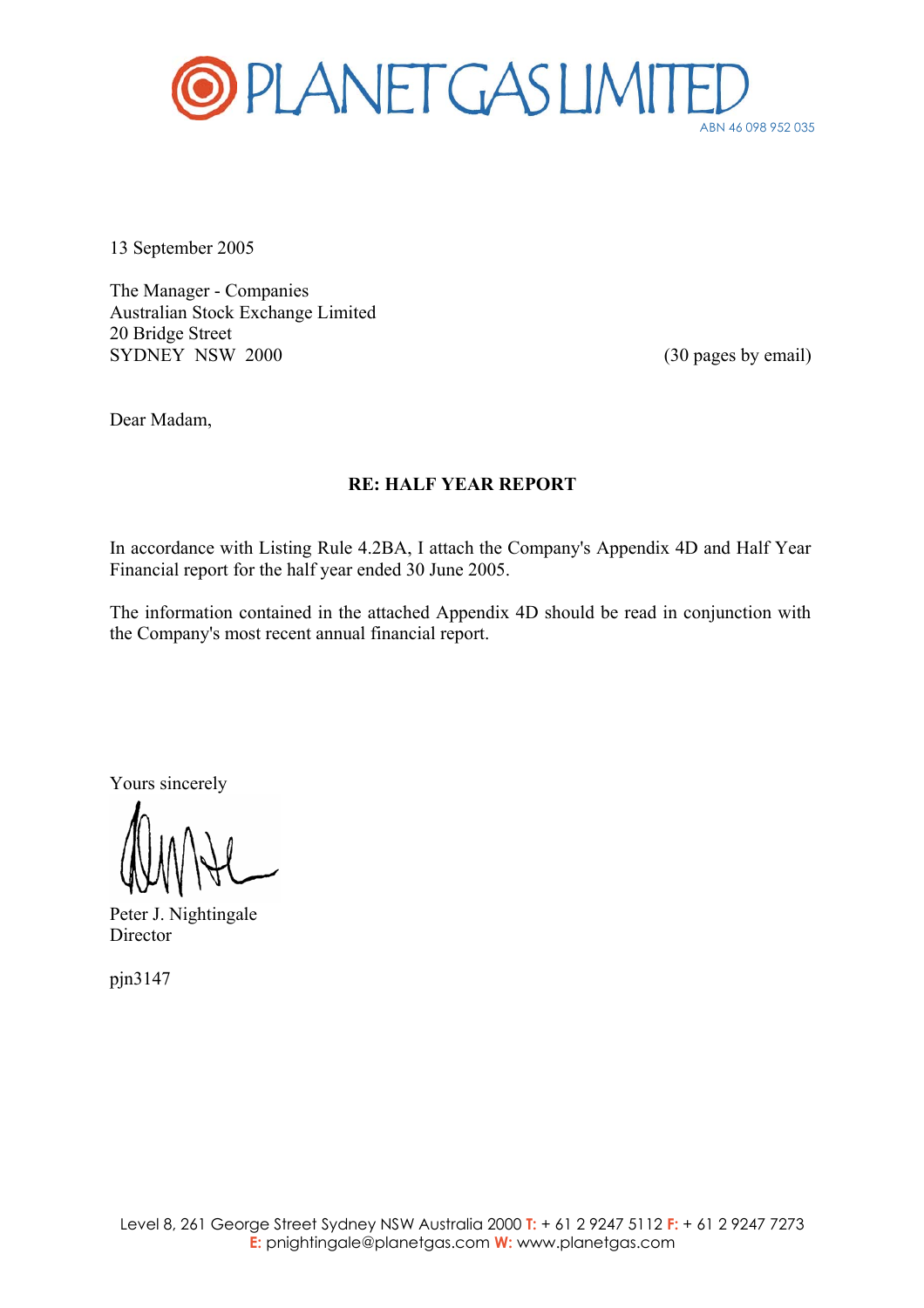# **Appendix 4D**

# **Half Year Report**

Name of entity

### **PLANET GAS LIMITED**

ABN or equivalent company reference

Financial year ended ('current period')

**46 098 952 035 30 JUNE 2005** 

### **Results for announcement to the market**

| Revenues from ordinary activities                                                                                                                                                                                                                   | up 107%             | to | \$221,504                        |  |
|-----------------------------------------------------------------------------------------------------------------------------------------------------------------------------------------------------------------------------------------------------|---------------------|----|----------------------------------|--|
| Loss from ordinary activities after tax attributable to<br>members                                                                                                                                                                                  | up                  | to | \$312,866                        |  |
| Net loss for the period attributable to members                                                                                                                                                                                                     | up                  | to | \$312,866                        |  |
| Dividends (distributions)                                                                                                                                                                                                                           | Amount per security |    | Franked amount per<br>security   |  |
| Final dividend                                                                                                                                                                                                                                      | Nil                 |    | Nil                              |  |
| Interim dividend                                                                                                                                                                                                                                    | Nil                 |    | Nil                              |  |
| Previous corresponding period                                                                                                                                                                                                                       |                     |    |                                  |  |
|                                                                                                                                                                                                                                                     | Nil                 |    | Nil                              |  |
| Final dividend<br>Interim dividend                                                                                                                                                                                                                  | Nil                 |    | Nil                              |  |
|                                                                                                                                                                                                                                                     |                     |    |                                  |  |
| N/A<br>Record date for determining entitlements to the<br>dividend.<br>Brief explanation of any of the figures reported above and short details of any bonus or cash issue or other<br>item(s) of importance not previously released to the market: |                     |    |                                  |  |
|                                                                                                                                                                                                                                                     |                     |    |                                  |  |
| Refer attached Half Year Financial Report.                                                                                                                                                                                                          |                     |    |                                  |  |
| <b>NTA</b> backing                                                                                                                                                                                                                                  | Current period      |    | Previous corresponding<br>period |  |
| Net tangible asset backing per ordinary security                                                                                                                                                                                                    | $10.0$ cents        |    | $10.8$ cents                     |  |

This document should be read in conjunction with the attached Half Year Financial Report.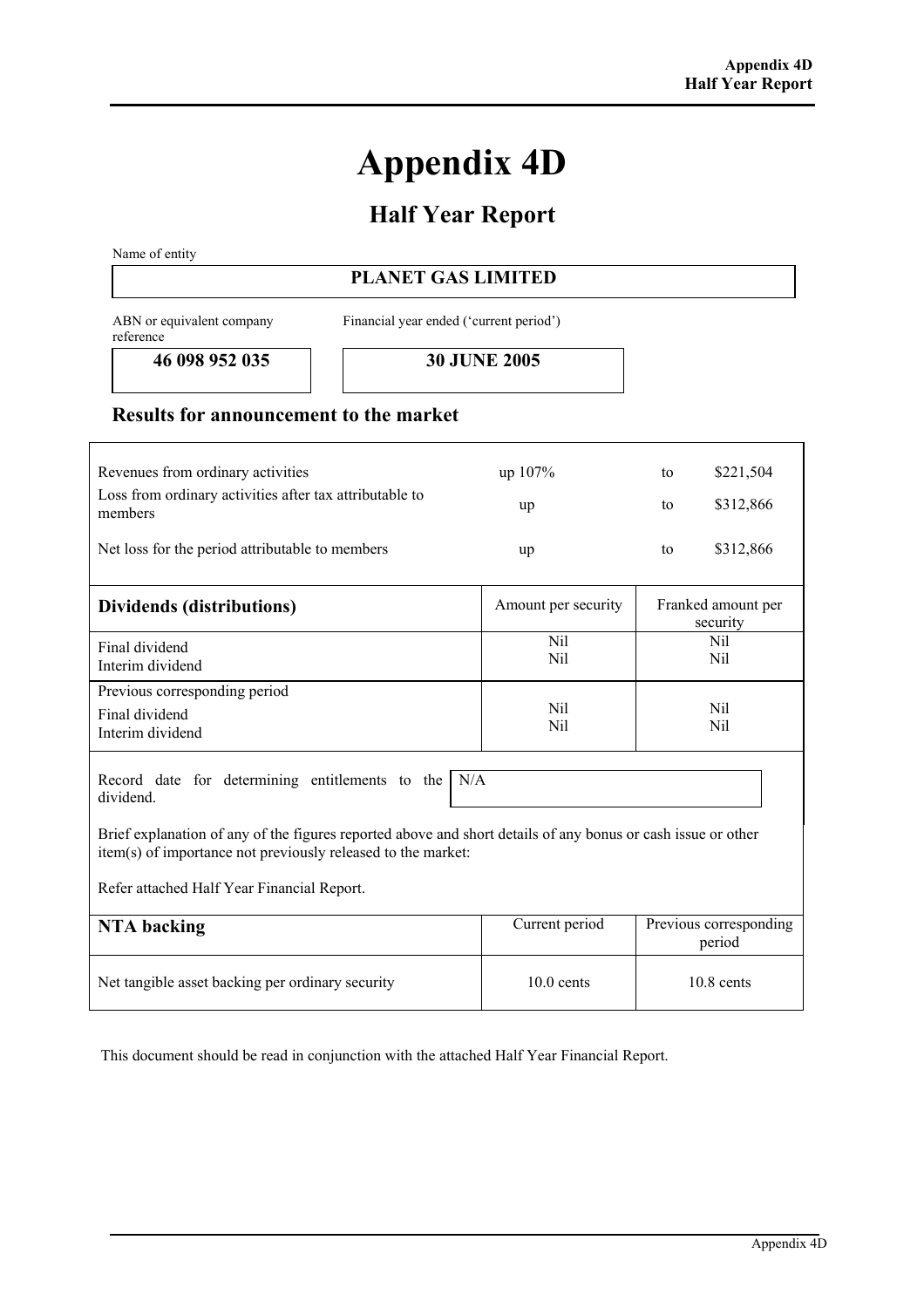## **PLANET GAS LIMITED and its controlled entities**

**A.C.N. 098 952 035** 

# **HALF YEAR FINANCIAL REPORT 30 JUNE 2005**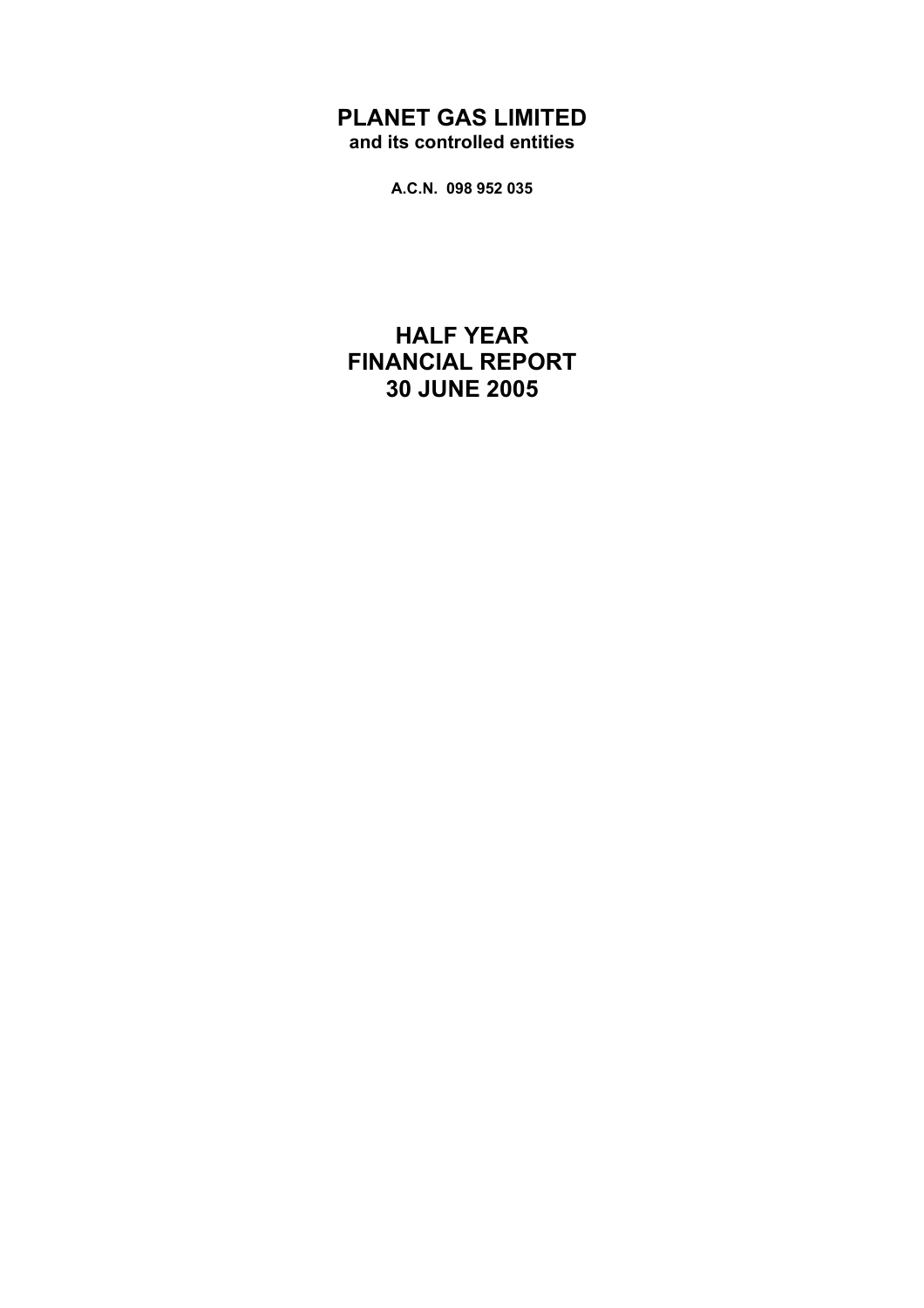### **CONTENTS**

**Page**

| Directors' Report                          | 1  |
|--------------------------------------------|----|
| Review of operations                       | 3  |
| Income Statement                           | 12 |
| <b>Balance Sheet</b>                       | 13 |
| <b>Statement of Cash Flows</b>             | 14 |
| Statement of recognised income and expense | 15 |
| Notes to the Financial Statements          | 16 |
| Directors' Declaration                     | 24 |
| Independent Review Report                  | 25 |
| <b>Corporate Directory</b>                 | 26 |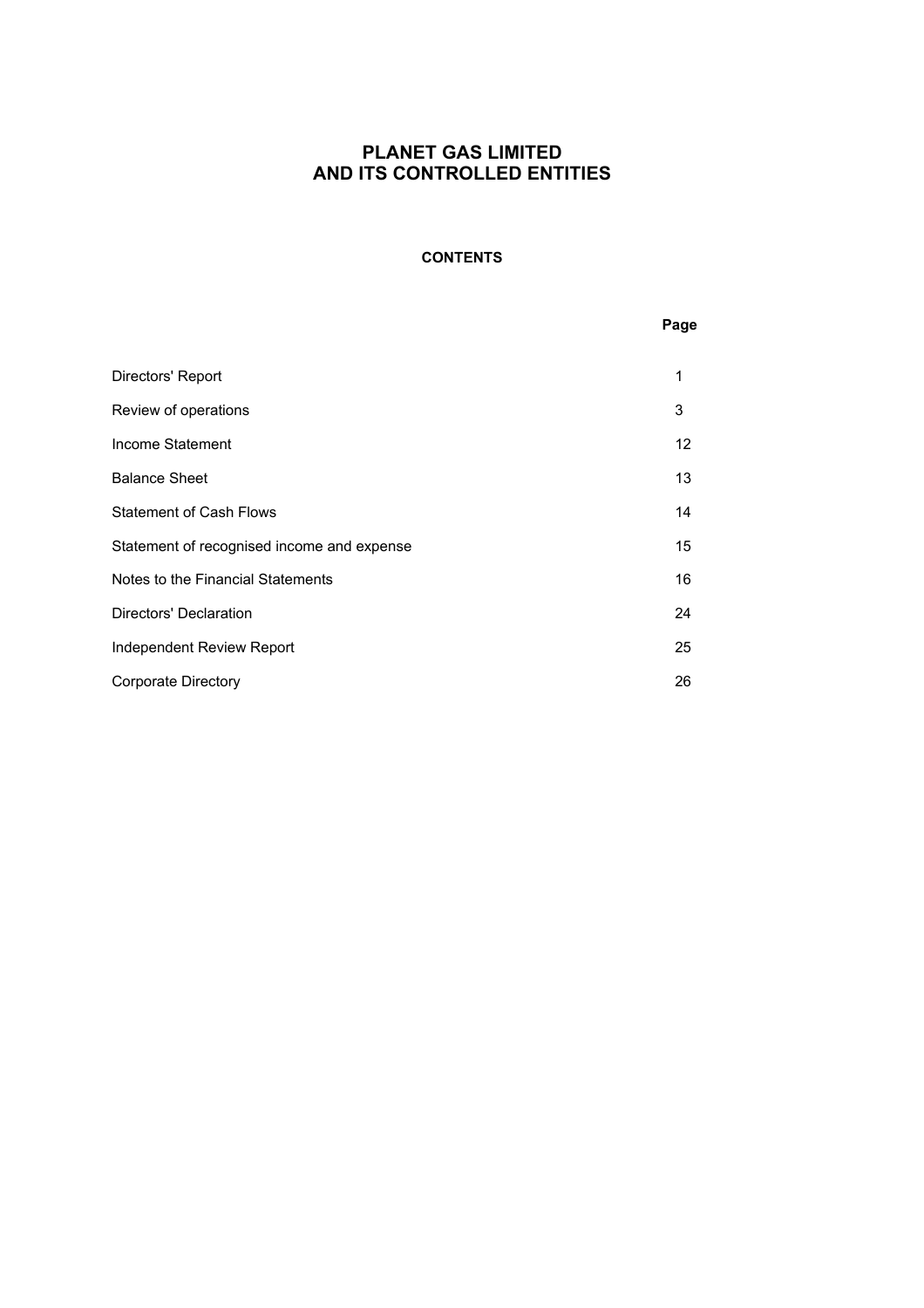### **DIRECTORS' REPORT**

The directors present the consolidated financial report of Planet Gas Limited ('the Company') and its controlled entities for the half year ended 30 June 2005. In order to comply with the provisions of the Corporations Act 2001, the directors report as follows:

#### **Directors**

The names of the directors of the Company in office during or since the end of the half year are:

#### **Norman Alfred Seckold, Executive Chairman**

Director since 4 December 2001.

Norman Seckold graduated with a Bachelor of Economics degree from the University of Sydney in 1970. He has spent 25 years in the full time management of natural resource companies, both in Australia and overseas.

Mr Seckold has been the Chairman of a number of publicly listed companies including Moruya Gold Mines (1983) N.L., which acquired the Golden Reward heap leach gold deposit in South Dakota, USA, Pangea Resources Limited, which acquired and developed the Pauper's Dream gold mine in Montana, USA, Timberline Minerals, Inc. which acquired and completed a feasibility study for the development of the MacArthur copper deposit in Nevada, USA, Perseverance Corporation Limited, which discovered and developed the Nagambie gold mine in Victoria, Valdora Minerals N.L., which developed the Rustler's Roost gold mine in the Northern Territory and the Ballarat East Gold Mine in Victoria, Viking Gold Corporation, which discovered the Svartliden high grade gold deposit in northern Sweden and Mogul Mining N.L., which drilled out the Magistral and Ocampo gold deposits in Mexico.

Mr Seckold is currently Chairman of Bolnisi Gold NL and Kings Minerals NL, Australian publicly listed mining companies.

#### **Peter James Nightingale, Executive Director, Secretary and CFO**

Director since 4 December 2001.

Peter Nightingale graduated with a Bachelor of Economics degree from the University of Sydney and is a member of the Institute of Chartered Accountants in Australia. He has worked as a chartered accountant in both Australia and the USA.

Mr Nightingale has, for the past 18 years, been a director or company secretary of a number of private and public listed companies in Australia, the USA and Europe including Pangea Resources Limited, Timberline Minerals Inc., Perseverance Corporation Limited, Valdora Minerals N.L., Bolnisi Gold NL, Biotron Limited, ETT Limited and IMD Group Limited. Mr. Nightingale has been responsible for the financial control, administration, secretarial and in-house legal functions of these companies.

He is currently a director of Bolnisi Gold NL.

#### **Bruce Fullerton Riederer, Executive Director of Exploration and Development**

Director since 10 September 2003.

Bruce Riederer graduated with a Bachelor of Geoscience (Geology) degree from the University of Arizona in 1974. Mr Riederer is a professional geologist and has over 30 years' experience in the mining and resources industry.

For a number of years he has conducted a consulting practice in the management of CBM and conventional oil and gas exploration and development programs in the Powder River, Wind River and Green River Basins in Wyoming, the Cherokee Basin in Kansas, and the Gippsland and Otway Basins in Australia.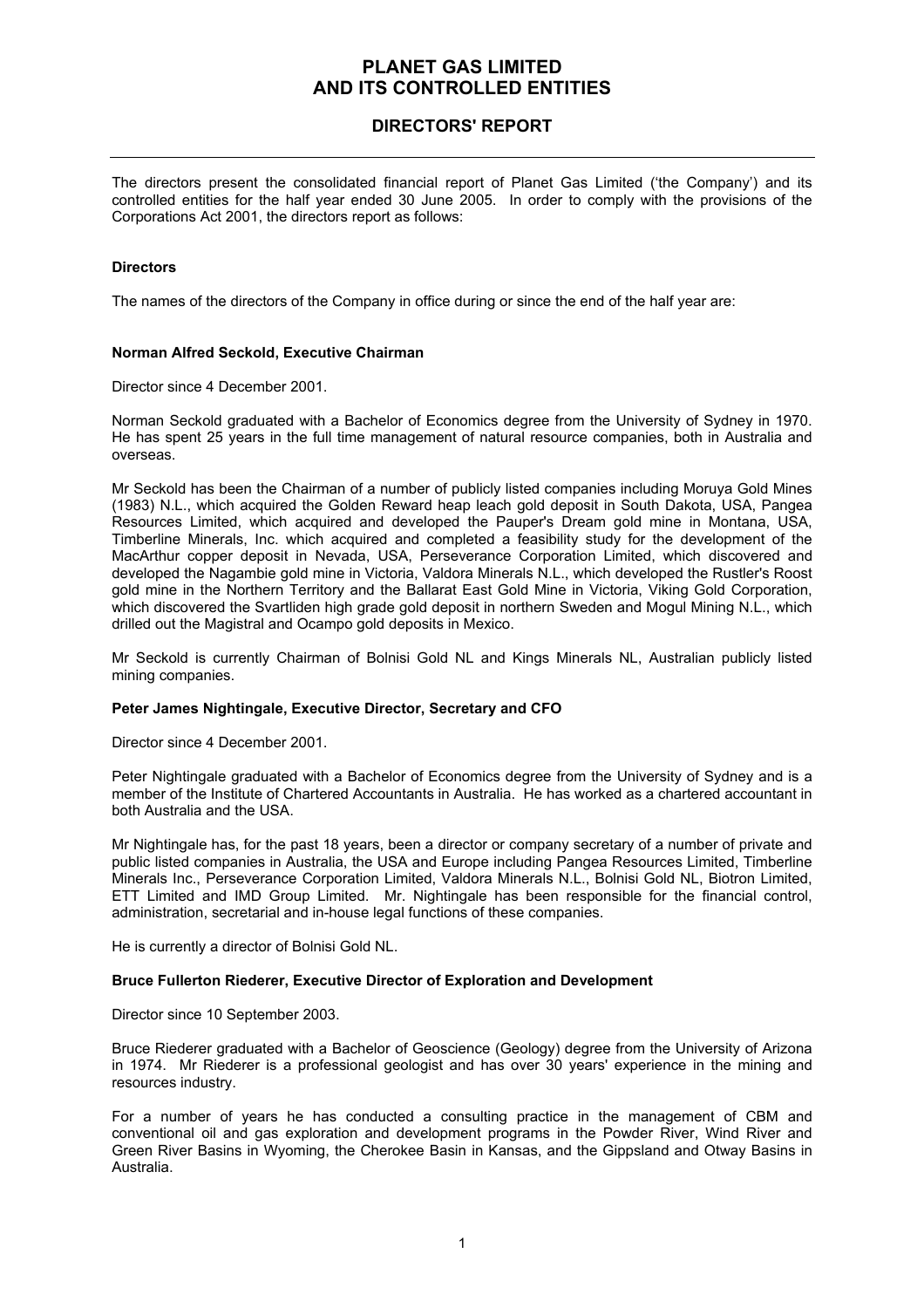#### **Anthony John McClure, Independent and Non-Executive Director**

Director since 27 August 2003.

Anthony McClure graduated with a Bachelor of Science (Geology) degree from Macquarie University in 1986. Mr McClure has over 20 years of technical, management and financial experience in the resource sector within Australia, and internationally in project management and executive development roles. He has worked in the financial services sector and stockbroking, primarily as a resource analyst.

Mr McClure is currently an Executive Director of Kimberley Oil NL, a publicly listed company in Australia, whose main interests are in CBM projects in Europe. Mr McClure is also an Alternate Director of Bolnisi Gold NL.

#### **Anthony John McDonald, Independent and Non-Executive Director**

Director since 19 November 2003.

Anthony McDonald graduated with a Bachelor of Laws degree from the Queensland University of Technology in 1981. He was admitted as a solicitor in 1982 and has been in private legal practice in Brisbane since that time.

Mr McDonald has been a director, secretary and/or legal advisor to a number of listed and unlisted public companies in the resources sector. He is also a director and corporate secretary of Kings Minerals NL.

#### **Norman Joseph Zillman, Independent and Non-Executive Director**

Director since 20 August 2002.

Norman Zillman graduated with a Bachelor of Science Honours degree from the University of Queensland in 1966. Mr Zillman is a professional geologist with over 35 years experience in the petroleum and coal industries in Australia and internationally. He has extensive worldwide experience in oil and natural gas exploration and production having worked in Australia, the USA, Asia, and Europe. His initial training was as a petroleum geologist with international companies Aquitaine Petroleum in Papua New Guinea and Union Oil Company of California (UNOCAL) in Indonesia.

Mr Zillman was the CEO of Crusader Petroleum and was the Manager of the Petroleum Branch of the Queensland Department of Mines and Energy. Mr Zillman's most recent position was Managing Director of Queensland Gas Company Limited, a publicly traded CBM company in Australia. He is currently the nonexecutive Chairman of Great Artesian Oil and Gas Limited, and a member of the Australasian Institute of Mining and Metallurgy and the Petroleum Exploration Society of Australia.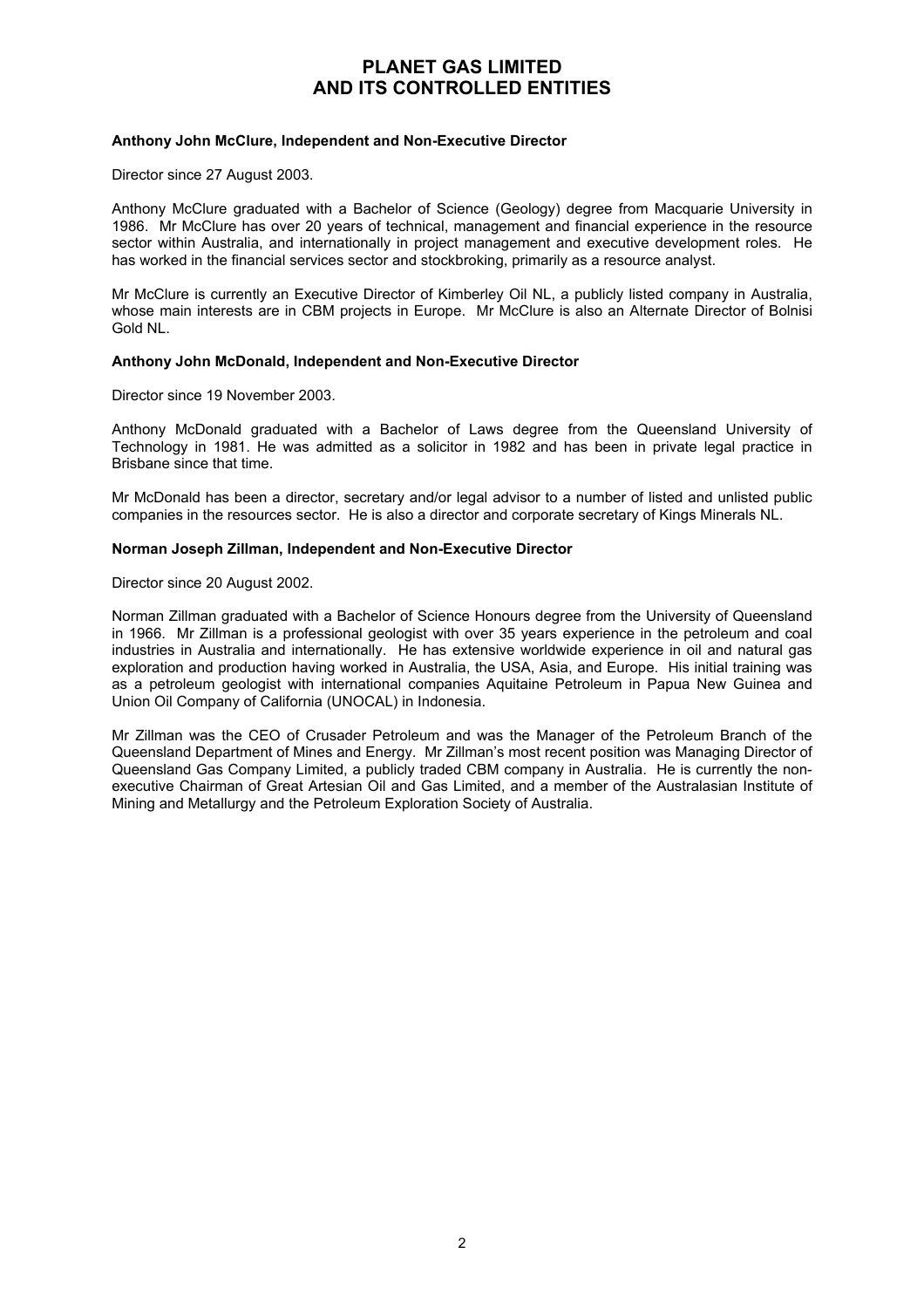### **Review of Operations**

The consolidated entity has completed a number of significant achievements during the half year ended 30 June 2005 including the following highlights:

- CBM production of 79,328 Mcf (48,192 Mcf NRI).
- Average CBM sale price received was US\$5.69 per Mcf.
- Independent GIP resource estimate of 19.5 Bcf (15.2 Bcf net) at Oriva.
- Independent reserve estimate of 15.3 Bcf (12.0 Bcf net) at Oriva.
- Three Wall seam production wells drilled at Oriva Throne.
- BLM Plan of Development application prepared for Oriva Federal.
- Successful completion of stratigraphic drilling program at West Esponda.
- Strategic acquisitions at West Esponda.
- Commencement of staking and permitting for an increased number of production wells at West Esponda.
- Ownership of Skull Creek increased to a 50% working interest.
- Completion of an initial stratigraphic drilling at Gippsland with positive results.

The consolidated entity is engaged in the acquisition, exploration, development, production and operation of oil, gas, and coal bed methane ('CBM') properties. The Company has rights to the following tenements in the USA and Australia:

| <b>Block/Project</b> | Location                         | Area<br><b>Net Hectares</b> |
|----------------------|----------------------------------|-----------------------------|
|                      |                                  |                             |
| <b>USA</b>           |                                  |                             |
| East Esponda         | Powder River Basin, Wyoming      | 469                         |
| West Esponda         | Powder River Basin, Wyoming      | 5,509                       |
| Whiskey Draw         | Powder River Basin, Wyoming      | 259                         |
| Oriva Federal        | Powder River Basin, Wyoming      | 359                         |
| Oriva-Throne         | Powder River Basin, Wyoming      | 146                         |
| <b>Skull Creek</b>   | Cherokee Basin, Kansas           | 11,573                      |
| Australia            |                                  |                             |
| EL 4500              | Gippsland Basin, Victoria        | 241,600                     |
| EL 4807              | Gippsland Basin, Victoria        | 2,600                       |
| ELA 4368             | Otway Basin, Victoria            | 48,379                      |
| <b>ELA 4369</b>      | Otway Basin, Victoria            | 24,190                      |
| EL 4811              | Otway Basin, Victoria            | 95,700                      |
| <b>PELA 145</b>      | Willochra Basin, South Australia | 619,432                     |
| <b>PELA 146</b>      | Eromanga Basin, South Australia  | 267,786                     |
| <b>PEL 428</b>       | Gunnedah Basin, New South Wales  | 150,842                     |
|                      |                                  |                             |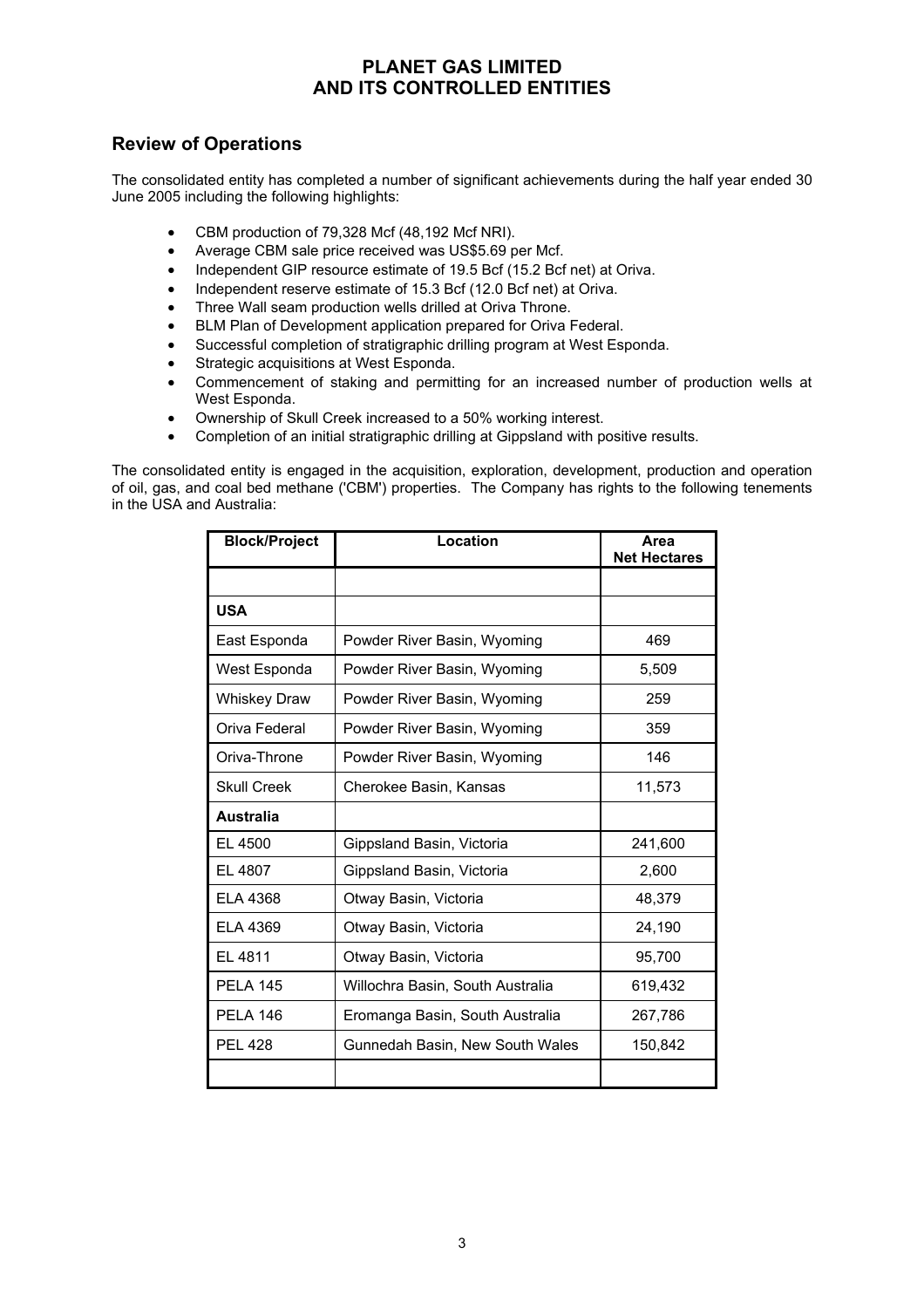#### **POWDER RIVER BASIN, WYOMING, USA**

The Powder River Basin encompasses approximately 67,000 square kilometres in the northern Rocky Mountains of the USA straddling the northeast of Wyoming and the southeast of Montana. The Powder River Basin is estimated to contain more than one trillion short tons (0.9 trillion tonnes) of coal with potential CBM resources of over 25 trillion cubic feet. CBM production in the Powder River Basin has increased at a rapid rate since 1995 with production today of around 900 million cubic feet per day from over 10,000 producing wells.

#### **ORIVA PROJECT**

The Oriva Project comprises two project areas, Oriva Throne which is in production and Oriva Federal which is in the permitting phase. The Oriva Project is located approximately 21 kilometres west of Gillette, Wyoming, and totals 505 net hectares (1,248 acres) in Sections 8, 9 and 10, Township 50 North, Range 74 West, Campbell County.

The Oriva Project contains nearly all productive coals in the Powder River Basin: Felix, Smith, and Anderson seams (depths 60 - 300 metres), Canyon/Cook and Wall seams (depths 300 - 500 metres). In addition to these primary coal bed targets, there are two deeper seams, Moyer & Danner at depths of approximately 750 metres.

State mandated 32 hectare (80 acre) well spacing allows for a total of 16 CBM pads (5 at Oriva Throne and 11 at Oriva Federal), with multiple wells being permitted at each pad site, to be drilled at the Oriva Project. During the half year, 3 additional wells were completed at Oriva Throne in the Wall seam at approximately 460 metres (~1,500 feet) and drilled as 16 hectare (40 acre) 'exception locations' to the usual State mandated 32 hectare (80 acre) well spacing.

The 5 State mandated Oriva Throne CBM pad sites have been developed with 3 wells on each site, for a total of 15 wells, currently producing CBM from the Felix, Smith, Anderson and Wall Coal seams. The 3 'exception locations' have been developed with one well at each site producing from the Wall seam. The Company's interest is a 75.975% Working Interest (60.78% Net Revenue Interest). The Oriva Throne leasehold interest is subject to a 20% land/mineral owner royalty.

Oriva Federal is currently being permitted for the development of 33 CBM wells (11 pad sites with 3 wells on each site) with production from the same coal seams as on the adjoining Oriva Throne area. The Company's interest is a 100% Working Interest (85.5% Net Revenue Interest) and subject to a 12.5% Federal royalty and a 2% overriding royalty.

The proximity of Oriva Throne to Oriva Federal is of strategic importance, not only for the addition of reserves but to the overall project development with access to existing infrastructure and operations.

#### **Gas-In-Place Resources**

During the half year, an independent study concluded that the consolidated entity's Oriva Project contains Gas in Place ('GIP') resources of 19.5 billion cubic feet ('Bcf') (gross) and 15.2 Bcf (net).

As described below, a further 6.0 Bcf potential resource is estimated to be contained in deeper coal seams beyond the scope of this GIP resource estimate.

The following table summarises the Oriva Project GIP resources within six coal seams of the Wasatch and Fort Union Formations:

| <b>Project Area</b> | <b>Gross GIP</b><br>(Mcf) | <b>Net Interest</b><br>(%) | <b>Net GIP</b><br><b>Mcf</b> |
|---------------------|---------------------------|----------------------------|------------------------------|
|                     |                           |                            |                              |
| Oriva Throne        | 5,974,800                 | 60.78                      | 3,631,483                    |
| Oriva Federal       | 13,570,400                | 85.50                      | 11,602,692                   |
|                     |                           |                            |                              |
| <b>Totals</b>       | 19,545,200                |                            | 15,234,175                   |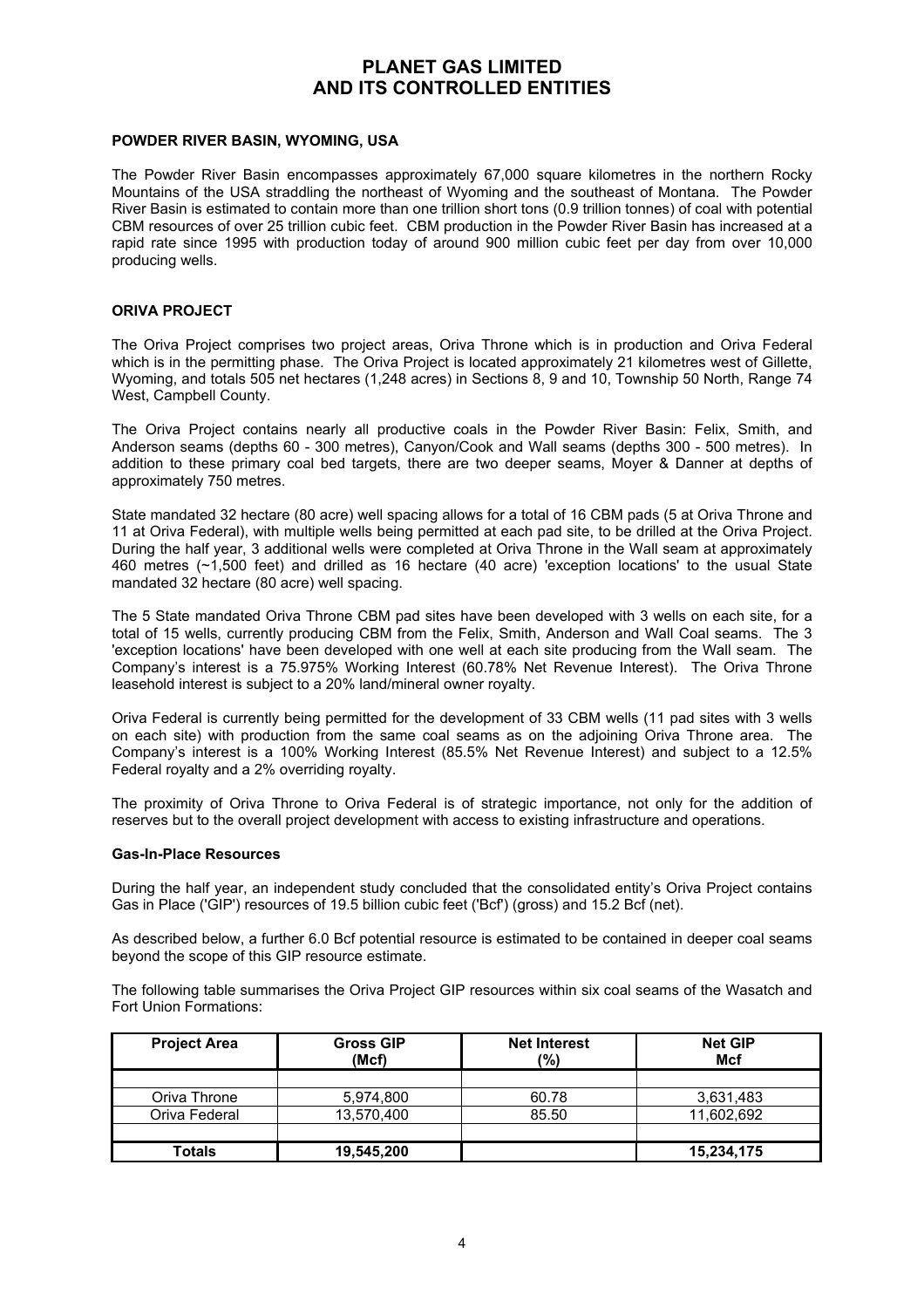The resource estimate was completed by Dr. Jimmy E. Goolsby of Goolsby, Finley & Associates ('GFA') of Casper Wyoming who are considered to be pre-eminent authorities on the CBM geology of the Powder River Basin, providing consulting services to the State's leading CBM producers and developers. Additionally, the State of Wyoming retained GFA to conduct a study of the CBM reserve potential of the Powder River Basin.

The GIP resource is based on a volumetric analysis of the six Wasatch and Fort Union coal seam's actual or projected thickness using 32 hectare (80 acre) blocks, and a gas content factor, depending upon the depth of the coal seam, between 10 and 85 standard cubic feet per ton. The gas content factor is a well defined estimation based on a published study by GFA completed on behalf of the State of Wyoming. It should be noted that the State of Wyoming has dictated a standard CBM well location spacing unit of 32 hectare (80 acre) blocks, and it maintains a publicly available database consisting of geophysical logs on all completed CBM wells that once culled and correlated is an invaluable asset for resource estimates.

Although beyond the scope of the GIP resource estimate, GFA estimates the deeper (+600 metre) multiple Moyer coal seams may contain an additional potential resource of approximately 6.0 Bcf within the Oriva Project, if the combined Moyer coals remain similar to what is observed on the project's type log. Further, based on limited past production, GFA considers that the area surrounding the Oriva Project may contain shallow (<800 metre) Fort Union Formation sands containing trapped natural gas derived from the adjacent CBM coals. These sands have the potential to further increase the GIP resource.

#### **Reserves**

During the half year, an independent reserve estimate was completed for the consolidated entity's Oriva Project reporting:

• Total CBM reserves of 15.3 Bcf (gross) - 12.0 Bcf (net).

As set out in the table below, these reserves comprise:

- Proven (PDP and PUD) reserves of 9.4 Bcf (gross) 7.1 Bcf (net); and
- Additional Possible (POSS) reserves of 5.9 Bcf (gross) 4.9 Bcf (net).

CBM International Engineering LLC ('CBMIE'), of Cody Wyoming, prepared the Reserve and Economic Report demonstrating the following reserves by coal seam:

| Coal<br>Seam                 | <b>Reserve</b><br>Category | Gross<br><b>GIP</b><br><b>Volume</b><br>(MMCF) | <b>Cumulative</b><br>Gas<br><b>Produced</b><br>(MMCF) | Remaining<br><b>Recoverable</b><br><b>Volume</b><br>(MMCF) | <b>Net Gas</b><br><b>Reserves</b><br>(MMCF) |
|------------------------------|----------------------------|------------------------------------------------|-------------------------------------------------------|------------------------------------------------------------|---------------------------------------------|
|                              |                            |                                                |                                                       |                                                            |                                             |
| Felix                        | $P-1$                      | 206                                            | 64                                                    | 67                                                         | 41                                          |
|                              | $P-2$                      | 724                                            | 0                                                     | 585                                                        | 500                                         |
| Smith                        | $P-1$                      | 68                                             | 4                                                     | 39                                                         | 24                                          |
|                              | $P-2$                      | 1.137                                          | 0                                                     | 907                                                        | 723                                         |
| Anderson                     | $P-1$                      | 884                                            | 119                                                   | 581                                                        | 353                                         |
|                              | $P-2$                      | 4,229                                          | 0                                                     | 3,369                                                      | 2,880                                       |
| Anderson Lower               | $P-2$                      | 1,959                                          | 0                                                     | 1,559                                                      | 1,192                                       |
| Canyon                       | $P-4$                      | 2,747                                          | 0                                                     | 2,203                                                      | 1,702                                       |
| Wall                         | $P-1$                      | 2,925                                          |                                                       | 2,286                                                      | 1,390                                       |
|                              | $P-4$                      | 4,665                                          | 0                                                     | 3,731                                                      | 3,190                                       |
|                              |                            |                                                |                                                       |                                                            |                                             |
| <b>Total Proven Reserves</b> | $P-1, P-2$                 | 12,132                                         | 194                                                   | 9,393                                                      | 7,103                                       |
| <b>Total All Reserves</b>    | P-1, P-2, P-4              | 19,544                                         | 194                                                   | 15,327                                                     | 11,995                                      |

#### **Notes:**

Definitions of relevant terms utilised in this table are an extract from the above referenced report: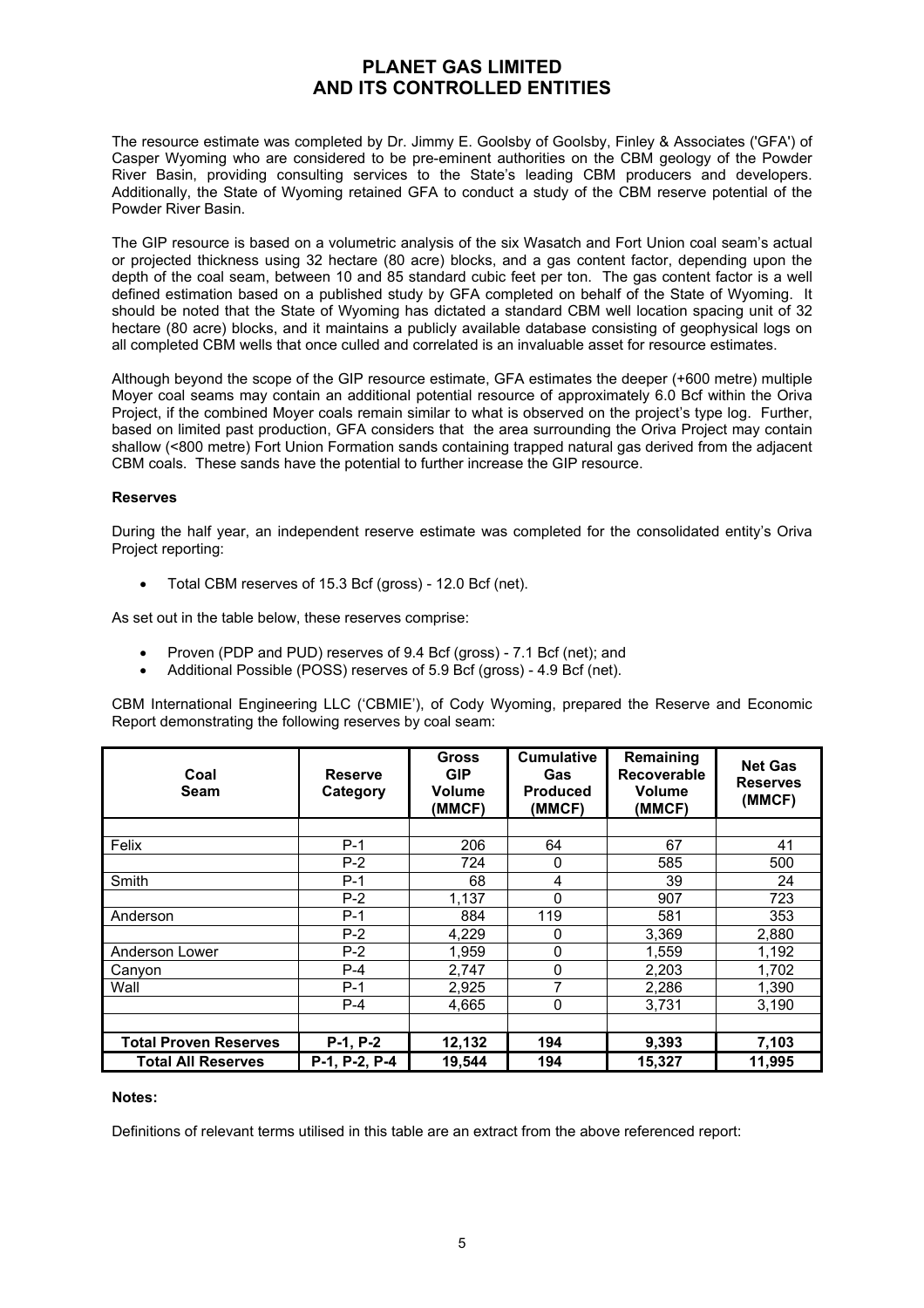Reserve Category - The reserve portfolio was defined under standard industry guidelines, moreover:

P1 -- PDP = Proven Developed Reserves; these reserves are commercially producing assets.

P2 -- PUD = Proven Undeveloped Reserves; these reserves are within one mile of commercial producing gas within the correlative geologic interval or zone.

P4 -- POSS = Possible Reserves; these reserves are located beyond the PROB [probable reserves] locations within the correlative geologic interval or zone.

Gross (GIP) Volume - Volumetric calculation based on total gas in place prepared by GFA.

Cumulative Gas Produced - Total gross gas produced to the date of the report.

Remaining Recoverable Volume - Recoverable gas volume left to be produced based on 80% recovery factors of GIP matched to a production decline curve.

Net Gas Reserves - Net Revenue Interests percentage of remaining recoverable gas (60.78% at Oriva Throne and 85.5% at Oriva Federal).

MMCF - million cubic feet.

#### **Oriva Throne Production**

Oriva Throne is operated by Emerald Operating Company and Rocky Mountain Exploration of Denver, Colorado ('EOC-RMEI') which holds the remaining 24.025% Working Interest (19.22% Net Revenue Interest) in Oriva Throne.

Production during the half year at Oriva Throne was from the 5 State mandated 32 hectare (80 acre) spacing CBM pad sites each of which have been developed with 3 wells, producing CBM from the Felix, Smith, Anderson and Wall Coal seams.

Because of the excellent permeability in the coal seams in the Powder River Basin, the Oriva Throne production wells were shut in during the drilling of the 3 'exception location' wells (refer below) to prevent fouling of the existing production wells. During this shut in period there is no production from the wells. All wells are now back on-line.

| <b>Coal Seam</b> | <b>CBM Production</b><br>(Mcf) | <b>Net Revenue Interest</b><br>(Mcf) |
|------------------|--------------------------------|--------------------------------------|
|                  |                                |                                      |
| Anderson         | 64,118                         | 38,952                               |
| Felix            | 13,395                         | 8,138                                |
| Wall             | 1,815                          | 1.102                                |
|                  |                                |                                      |
| Total            | 79,328                         | 48,192                               |

CBM production for the half year was as follows:

#### **Oriva Throne Drilling**

Results from the Oriva Throne 'exception location' drilling, which were positive and confirmatory of the project, are as follows:

| Well             | <b>Total Depth</b><br>(metres) | <b>Coal Intercept</b><br>From - To<br>(metres) | <b>Total Coal Intercept</b><br>(metres) |
|------------------|--------------------------------|------------------------------------------------|-----------------------------------------|
|                  |                                |                                                |                                         |
| Throne Wall 33-8 | 479                            | 460 - 477                                      |                                         |
| Throne Wall 31-8 | 482                            | 465 - 481                                      | 16                                      |
| Throne Wall 22-8 | 462                            | $443 - 461$                                    | 18                                      |
|                  |                                |                                                |                                         |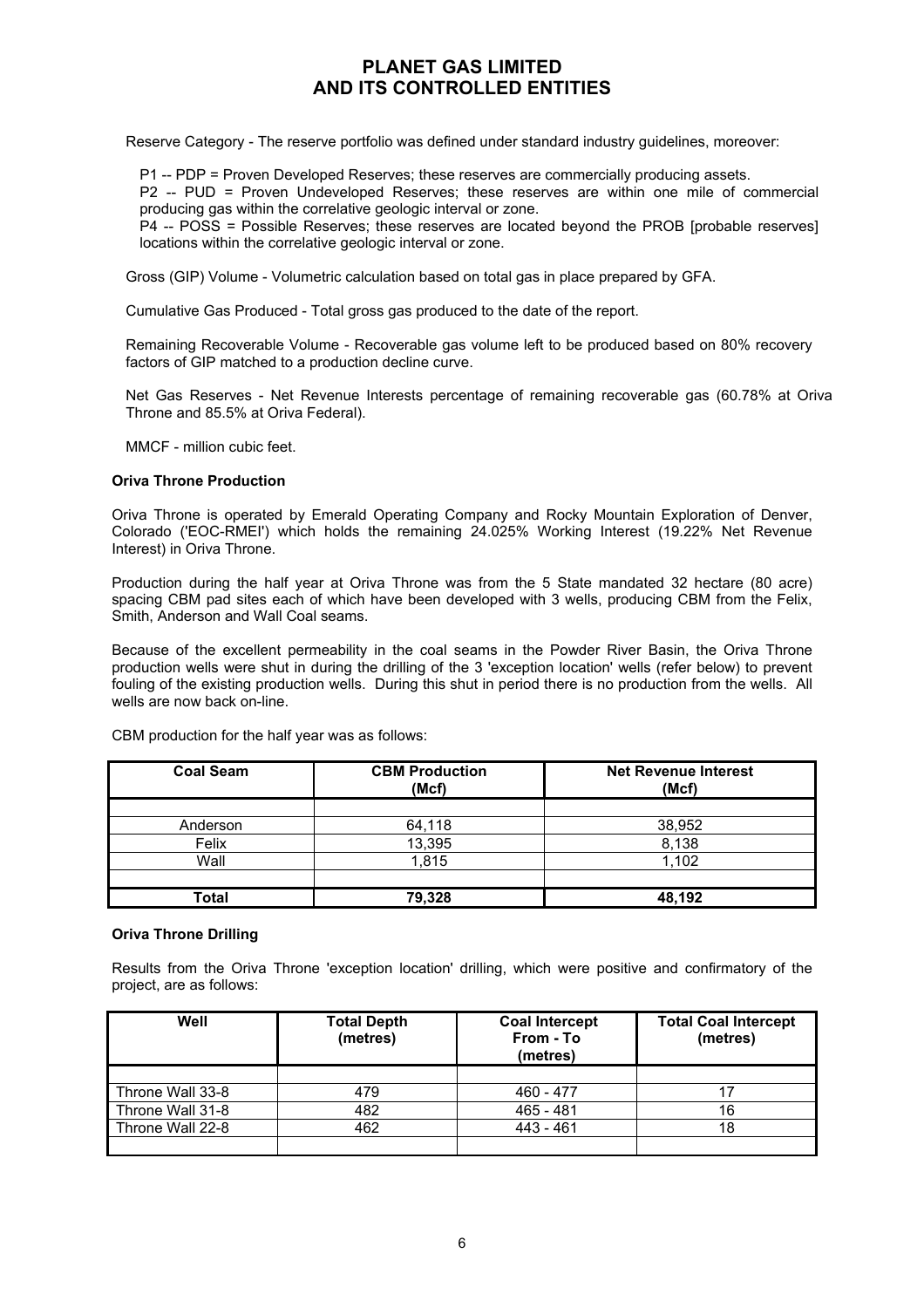Although prior pump change-outs in the existing Wall wells successfully increased water production and decreased water levels, the completion of these new wells is expected to more rapidly accelerate dewatering times to gas production in this newly developing CBM horizon in this portion of the Powder River Basin.

All pipeline and electrical infrastructure to the three wells has been completed, the wells have been water enhanced and have already been brought on-line utilising the existing infrastructure.

It is planned that five additional wells will be completed to produce from the remaining Smith, Lower Anderson and Canyon seams. These wells are planned to be completed conventionally with commingled production.

The consolidated entity is reviewing opportunities to acquire additional producing acreage in the proximity of the Oriva Project.

#### **Oriva Federal POD**

Documentation to support the consolidated entity's Plan of Development ('POD') application is undergoing final internal review prior to its submission to the Federal Bureau of Land Management's Buffalo Field Office ('BLM-BFO'). The Oriva Federal project will develop eleven pad sites on the State mandated 32 hectare well spacing with three CBM production wells on each pad.

To meet the specific requirements of the POD, the consolidated entity has completed Archaeological and Wildlife studies and developed a Water Management Plan to contain the water generated from its well dewatering program.

The requisite Spring wildlife survey identified two new Sage Grouse leks (breeding areas) not previously colonised within the boundaries of the tenure. These new sites have necessitated some mitigation measures to avoid and/or minimise disturbance to these ground nesting birds. The BLM-BFO may place certain restrictions on the consolidated entity's ground disturbing activities during the Spring breeding time.

Although the consolidated entity's Water Management Plan will provide for standard CBM style reservoirs either along or in ephemeral channels, the project has been designed to fully contain its water output of nearly 25,000 barrels of water per day in constructed earthen pits, called Off-Channel Containment Pits. Without application for a beneficial water use, these pits are not regulated by the Wyoming Department of Environmental Quality ('WDEQ') as at East Esponda but regulated through the Wyoming Oil and Gas Conservation Commission ('WOGCC'). The consolidated entity's plan to fully contain its water production should be reviewed favourably during the Federal permitting process.

#### **ESPONDA PROJECT**

#### **East Esponda**

Under two separate arrangements, the East Esponda Project, covering 469 net hectares (1,160 acres) has been developed by the consolidated entity's partners, Western Gas Resources Inc ('Western Gas') and Kennedy Oil.

Drilling programs have been completed by the consolidated entity's two joint venture partners with Kennedy Oil completing twelve wells in its Big Cat field and Western Gas completing eight wells. All wells have been completed as future production wells.

Western Gas has informed the consolidated entity that the necessary permits to commence production activities cleared the public comment process and Western Gas is now waiting for a water discharge permit and pipeline and water treatment facility construction permit to be granted by the WDEQ. Upon receipt of these permits, Western Gas will commence construction of approximately 15 miles of water discharge pipeline and a water treatment facility followed by the commencement of production.

The remaining East Esponda tenements developed by Kennedy Oil at its Big Cat CBM field continue in a dewatering phase with two areas reporting initial gas flows totalling 130 Mcf per day.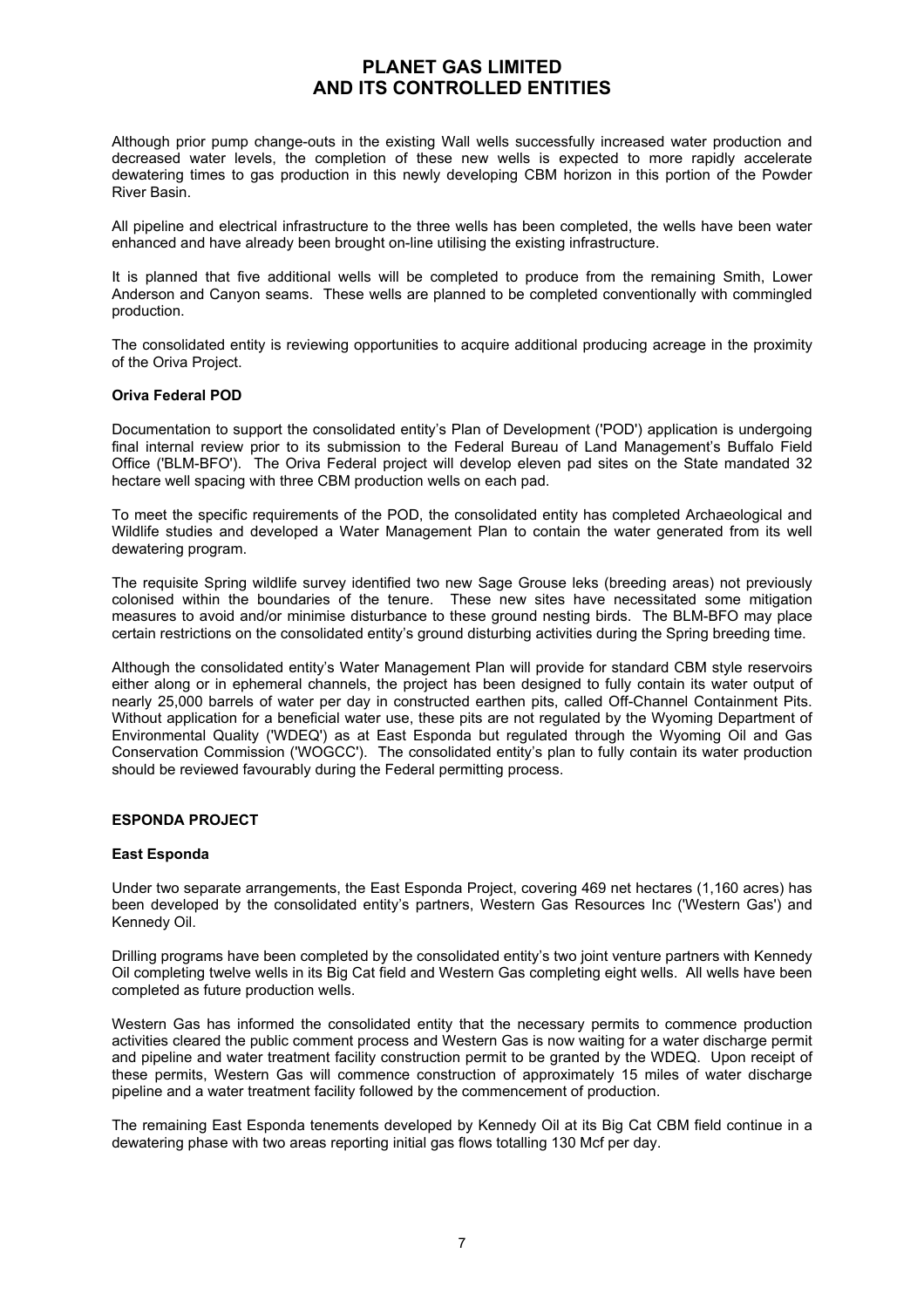#### **West Esponda**

The West Esponda Project lies near the Powder River Basin's asymmetric structural axis, and situated between the depositional centres of the stratigraphically higher Buffalo-Lake De Smet Coalfield to the west (Eocene Wasatch Formation) and the Gillette Coalfield (Paleocene Fort Union Formation) to the east. Thus, the more shallow Eocene-aged coals are being eroded to the east and south across the region and depositionally splitting with less ash content than its thickest member near Buffalo; and the Big George Coal, a part of the Gillette Coalfield, present at East Esponda is splitting towards the west. Total coal isopach mapping of this sparsely drilled area of the deep Powder River Basin estimates between 20 - 45 metres of coal is present.

This estimate is supported by results from the consolidated entity's eight well stratigraphic drilling program which was completed at West Esponda during the half year which intersected gassy coal with cumulative intersections of up to 50.0 metres and an average of 35.4 metres, thereby indicating that the Big George coal horizon can be extended 16 kilometres to the northwest with a total thickness correlative to that present in the western portions of the consolidated entity's East Esponda Project.

The coal resources identified during the stratigraphic drilling program in the northern portion of the West Esponda Project area will be initially developed through a ten well pilot project ('Pilot') which is the first phase of the planned 80 well development program.

The Pilot will not only test the most westerly extensions of the Big George Seam in the Powder River Basin, but will provide invaluable site specific technical knowledge of the reservoir by its initial development, dewatering and production and will provide an evaluation of the completion methodologies.

Although several additional shallow coals will remain 'behind pipe' the primary emphasis will be on the testing of two deeper seams between 1,850 and 2,050 feet. The two seams selected for development, correlative to the Big George, contain the majority of the Pilot area's gas in place resources.

The estimated cost to drill and complete the ten wells is US\$2.0 million with a projected monthly operating cost of US\$33,000. The development schedule projects initial dewatering beginning in the fourth quarter of 2005.

The consolidated entity is currently selecting its primary contractor for the Pilot from a limited number of currently available, and qualified, drilling companies. This limited availability of drilling contractors has been exacerbated with the significantly increased natural gas pricing for in North America (up over 15% between January and June) causing another Powder River Basin 'boom' in equipment utilisation.

#### **Acquisitions**

During the half year, the consolidated entity continued its tenure consolidation in the northern area of the West Esponda Project and acquired a 100% Working Interest (83.33% Net Revenue Interest) in two fee leases which total 322 net hectares (795 acres) and seven freehold tenements totalling 363 net hectares (898 acres) in Townships 49N and 50N, Ranges 80W and 81W.

These acquisitions, which cost US\$119,396, are contiguous with the consolidated entity's existing West Esponda tenements and are a further step by the consolidated entity to infill the West Esponda tenement positions into a consolidated contiguous holding which will improve the logistics of the West Esponda development program and production. With these acquisitions, the first phase of the West Esponda development program has been increased to 80 wells.

Further strategic acquisitions are currently being negotiated.

#### **CHEROKEE BASIN KANSAS, USA**

The Cherokee Basin contains nearly two dozen Pennsylvanian aged coals with thickness ranging up to 9 metres but more typically up to 4 metres with gas contents ranging from 150 to 375 standard cubic feet per tonne. The principal CBM target coal seams occur in the Cabaniss and Krebs Formations of the Cherokee Group at depths of approximately 600 metres.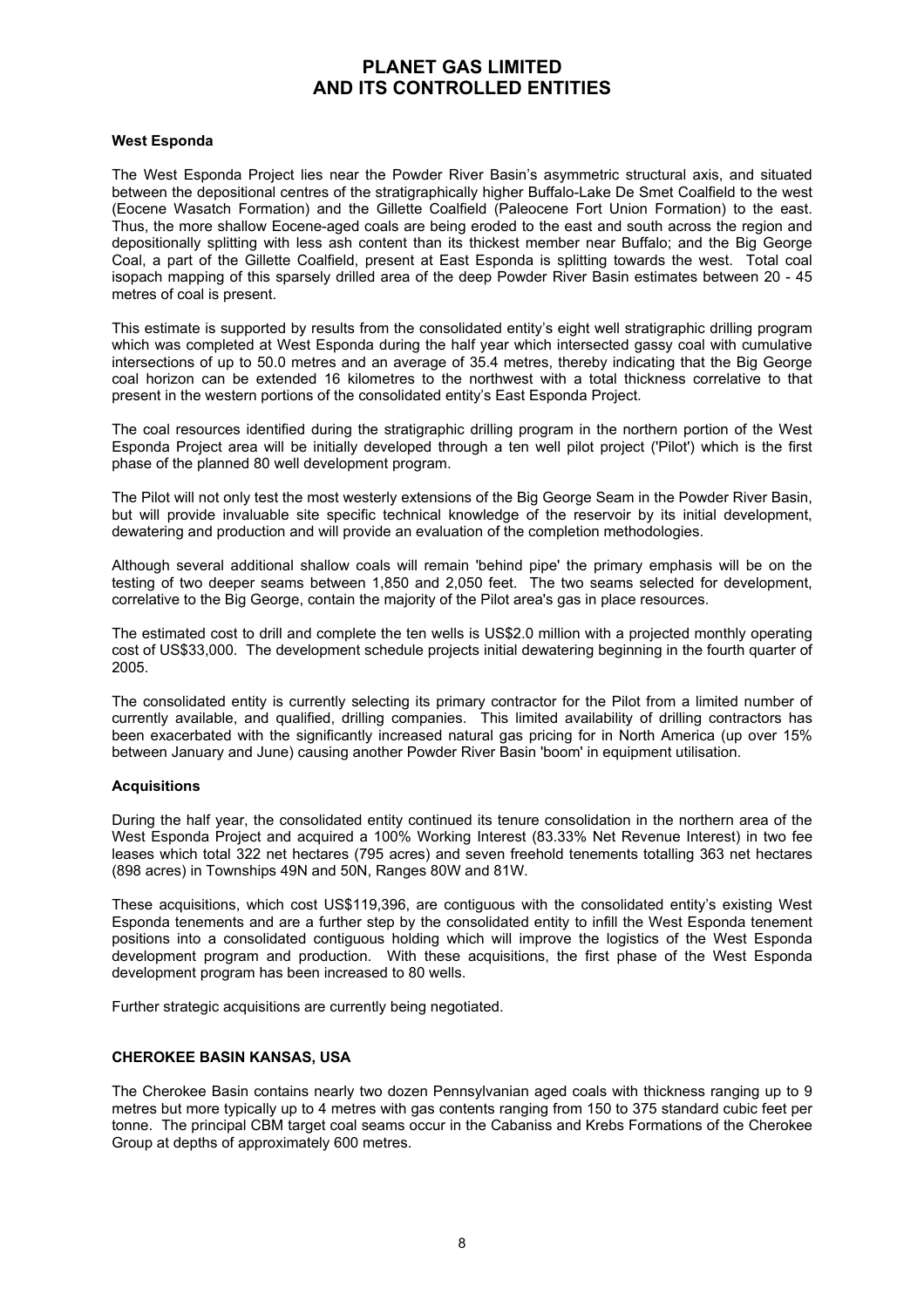#### **SKULL CREEK PROJECT**

The Skull Creek Project is located in the western portion of the Cherokee Basin of southeast Kansas. The tenement occupies 11,573 net hectares (28,598 acres) in Cowley, Elk and Chautauqua Counties near existing infrastructure and within a receptive State regulatory regime.

The leases are not restricted to CBM, but convey all oil and gas rights to the consolidated entity. Conventional oil and gas targets may also exist in the Skull Creek Project and will be evaluated during all drilling operations. Underlying the region are Mississippian and Ordovician aged carbonates that yield conventional hydrocarbons. Also, the Ordovician sediments serve as a water disposal zone for coproduced coalbed methane water. Additional conventional hydrocarbon occurrences in the overlying strata of the Kansas City-Lancing Group are potential targets.

During the half year, the consolidated entity increased its interest in the Skull Creek Project to a 50% working interest by successfully completing six test wells during a six month evaluation period and making an additional payment of US\$250,000. The consolidated entity can further increase its working interest to 75% by completion of a five well pod within six months of making the US\$250,000 payment. The consolidated entity is able to earn a 100% working interest in the un-drilled leasehold area by making a further final payment of US\$750,000 or by incurring certain additional project drilling and well completion expenditures.

A stratigraphic drilling program initiated in late 2004 was completed in the half year with a core hole, FR 11- 31, which was steel cased and cemented in place. This well and its offset, FR 12-31, are located within 800 metres of an existing pipeline.

The FR11-31 well is scheduled to be perforated and tested pending drill rig availability, and the on-site delivery of the tubing, rods and pump, tank battery, separator and other ancillary surface equipment. A testing period of several months is anticipated before a final decision to drill and complete additional production wells can be made.

#### **AUSTRALIAN OPERATIONS**

The consolidated entity holds rights to prospective CBM projects in the Gippsland and Otway Basins of Victoria, the Eromanga and Willochra Basins of South Australia and the Gunnedah Basin of New South Wales. The consolidated entity continues its data collation program leading to the development of initial exploration programs, the most advanced being in the Gippsland Basin. In addition, the consolidated entity continues its appraisal program of potential CBM prospects in Australia.

#### **Gippsland Basin**

The Gippsland Basin Project is located to the southeast of metropolitan Melbourne between Dandenong, Wonthaggi, Leongatha and Moe.

The CBM potential in the Gippsland Basin occurs in the black coals of the Early Cretaceous Strzelecki Group. The Gippsland Basin is a complex rift basin system with the northeast trending structural lineaments composed of anticlines, synclines, monoclines, extensional and compressional faults.

During the half year, three tenements, ELs 4859, 4861 and 4862, totalling approximately 130 km² have been granted in the greater Gippsland Basin Victoria and two other applications, ELAs 4860 and 4877 which total approximately 660 km<sup>2</sup> are pending. These tenements add to the consolidated entity's existing tenements (ELs 4500 and 4807) which total approximately 2442 km².

The consolidated entity plans to drill up to eighteen stratigraphic holes totalling up to 14,000 metres on portions of its Gippsland tenement to depths of 900 metres to evaluate the prospective CBM potential of the Cretaceous Strzelecki Group. With the exception of the Cape Paterson region, the historic black coal mining centres in and around the communities of Korumburra, Outtrim-Jumbunna, Wonthaggi and Kilcunda-Woolami as well as the Koo-Wee-Rup coalfield will receive stratigraphic bore evaluations in the consolidated entity's initial evaluation.

During the half year, seven stratigraphic drill holes were completed. Due to rig capacity, total depth reached by the first five holes was limited to an average of 360 metres. In each hole a number of clean and ashy coals were encountered and confirmed in subsequent logging.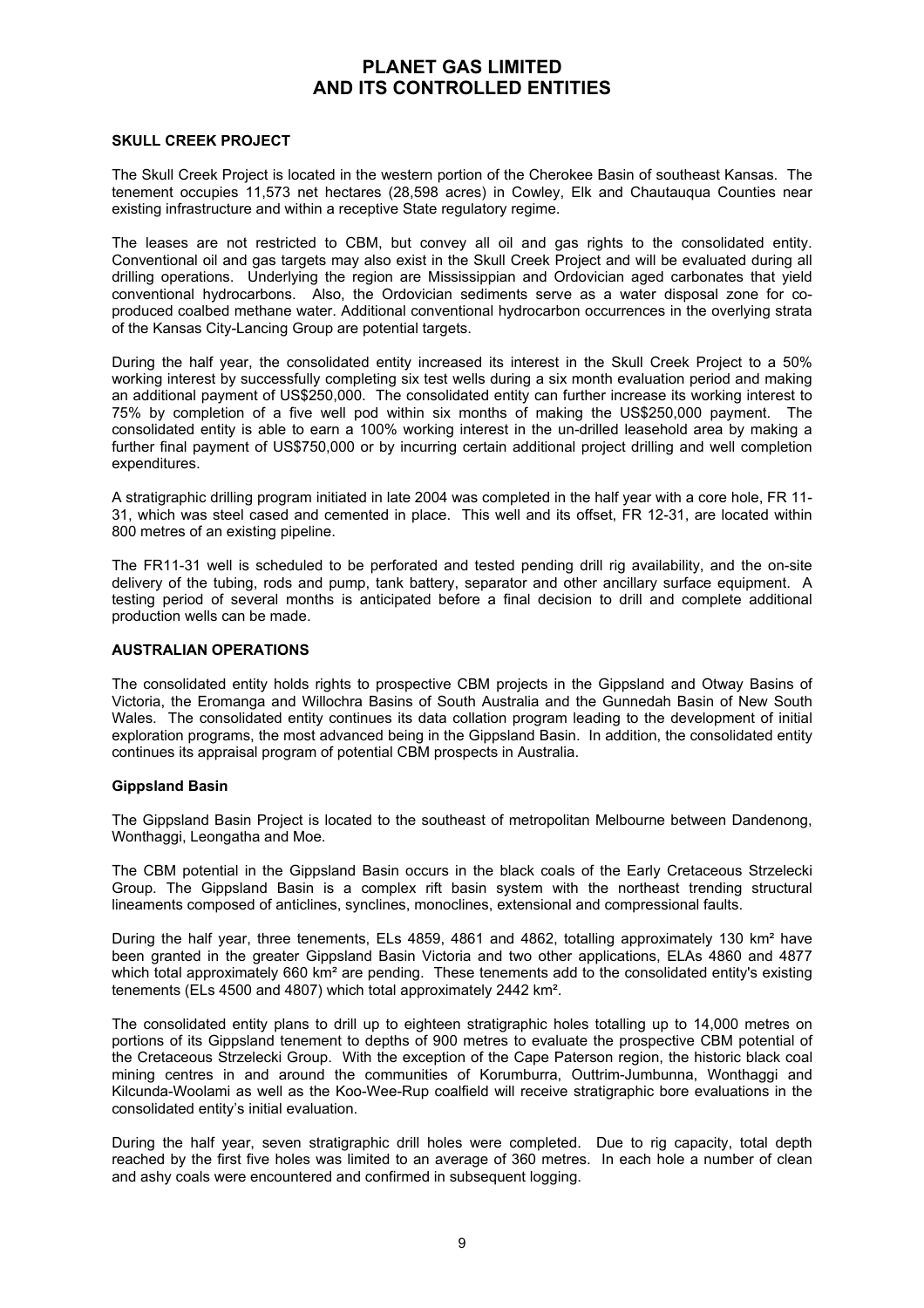Sourcing a new rig with greater capacity enabled drilling to penetrate beyond the previous depth limit. Hole GS13 showed good correlation with the upper zones of the first five holes, (particularly with hole GS12, which is located approximately 5 kilometres to the southwest) but the coals were gassier in GS13. Hole GS13 intercepted a cumulative 7.5 metres of gassy bright and ashy coals. More than half of the intercepts were in coals not previously encountered as they were below the limits of the smaller rig.

The prospectivity of the deeper stratigraphic section, as encountered in this hole, is highlighted by the fact that the cumulative average for the previous five (shallow) holes was 1.95 metres. It is important to note that the base of the prospective Strzelecki Group's coals was not reached in GS13, again due to rig limitations.

The GS15 offset well to the very prospective areas located by the stratigraphic drilling program in bores GS12 and GS13 was abandoned due to ground conditions and water inflow. All further drilling was temporarily suspended until a more suitable drilling rig can be secured and the wet weather subsides.

A desorption core hole is planned to be drilled near the location of GS15 prior to the continuation of drilling the outstanding stratigraphic bores.

#### **Gunnedah Basin**

During the half year, Eastern Star Gas Limited ('Eastern Star') entered into an agreement with Comet Ridge Limited ('Comet'), the consolidated entity's joint venture partner in the Gunnedah Basin Petroleum Exploration Licence (PEL 428), whereby Eastern Star will earn a 60% interest in PEL 428 by funding 100% of Comet's years 1 and 2 work commitments which consist of seismic acquisition and the drilling of one well.

PEL 428 covers an area of 6,021 km<sup>2</sup> in northern New South Wales and lies immediately north and west of Eastern Star's PEL 238 permit which contains the Coonarah Gas Field, the Wilga Park Power Station and the Bohena coal seam gas pilot.

Interests in PEL 428 after Eastern Star has fulfilled its earning obligation will be:

| Planet Gas Limited (through its wholly owned |            |
|----------------------------------------------|------------|
| subsidiary Davidson Prospecting Pty Limited) | <b>20%</b> |
| Eastern Star Gas Limited                     | 60%        |
| Comet Ridae Limited                          | <b>20%</b> |
|                                              |            |

#### **OTHER**

The information in this report that relates to the CBM resources and reserves is based on information compiled by Dr. Jimmy E Goolsby, Wyoming Registered Professional Geologist No. 56, of Goolsby, Finley & Associates, Casper Wyoming and John W. Sinclair, Wyoming Registered Professional Engineer (Petroleum) No. 9233 of CBM International Engineering LLC, Cody Wyoming and supervised by Dr. Richard Haren who meets the requirements of ASX Listing Rule 5.11 and who has consented to the inclusion in this report of the matters based on the information in the form and context in which it appears.

Signed at Sydney this 13th day of September 2005 in accordance with a resolution of the Board of Directors:

**Director Director** 

Norman A. Seckold **Peter J. Nightingale**<br> **Director Director**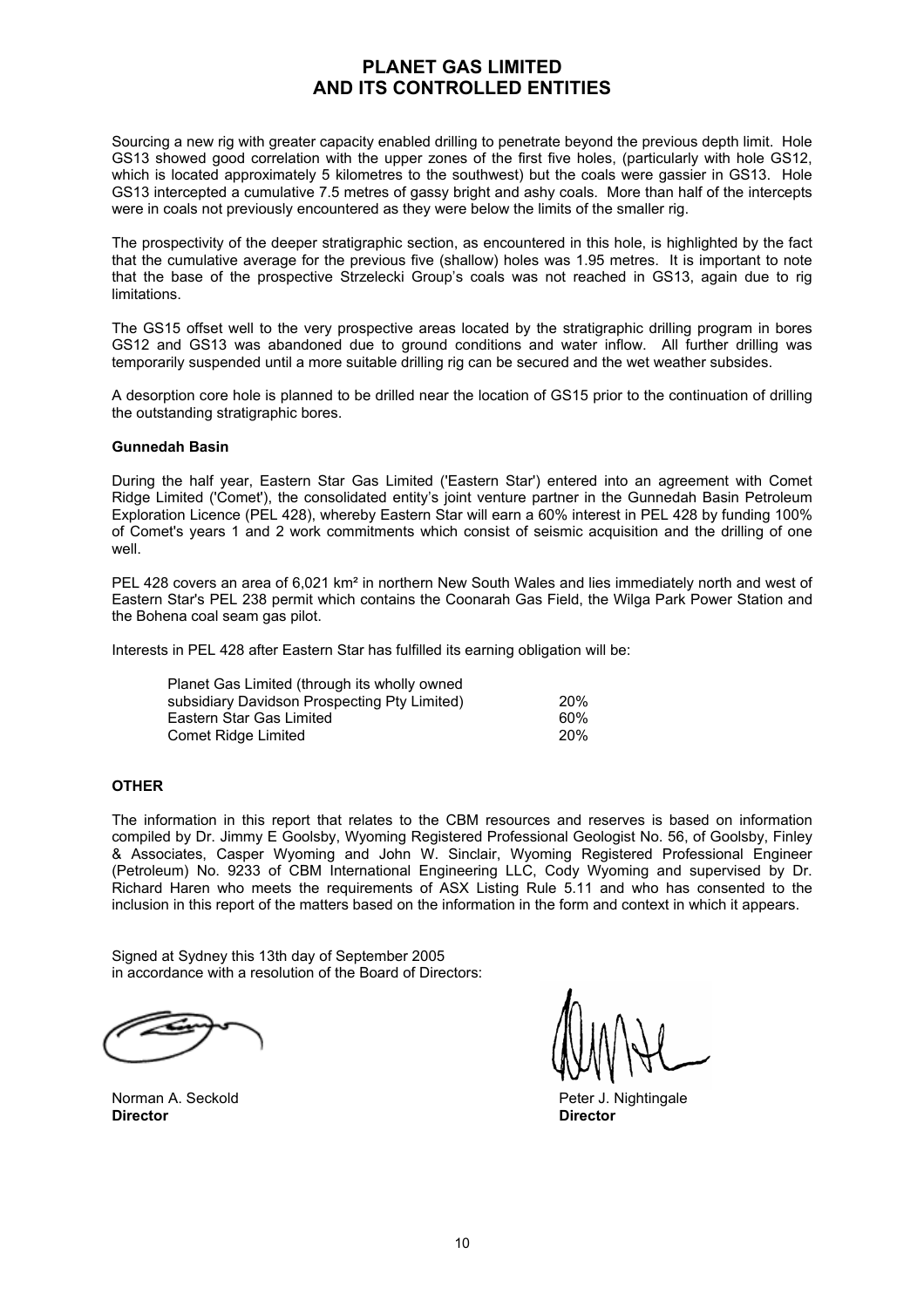

#### **Lead Auditor's Independence Declaration under Section 307C of the Corporations Act 2001**

To the Directors of Planet Gas Limited:

I declare that, to the best of my knowledge and belief, in relation to the review for the half year ended 30 June 2005, there have been:

- (i) no contravention of the auditor independence requirements as set out in the Corporations Act 2001 in relation to the review; and
- (ii) no contraventions of any applicable code of professional conduct in relation to the review.

MG<br>1

**KPMG** 

**S.J. Board Partner** 

13 September 2005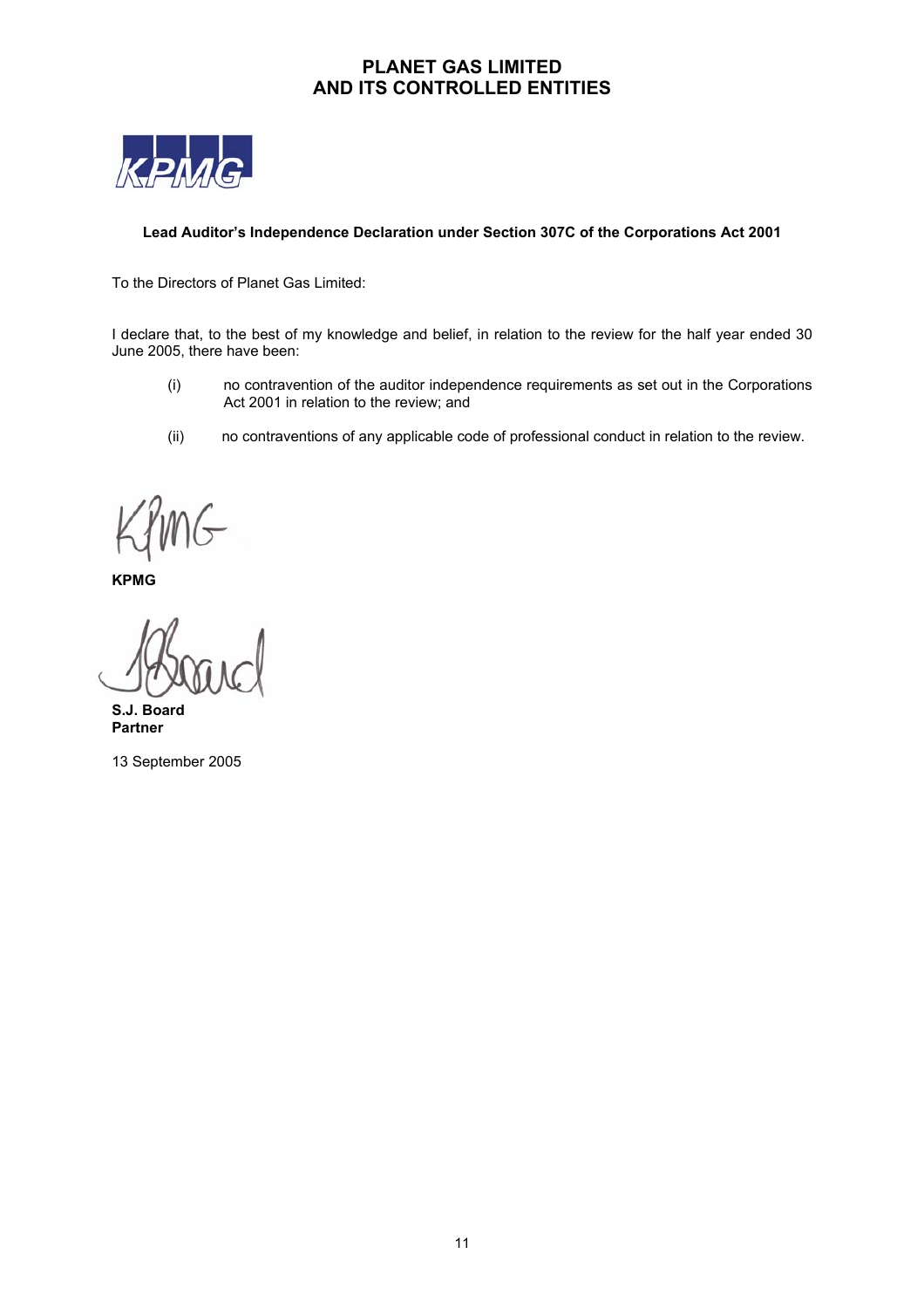### **CONDENSED CONSOLIDATED INTERIM INCOME STATEMENT FOR THE HALF YEAR ENDED 30 JUNE 2005**

|                                                                                                                                                                  |                | <b>Consolidated</b>                                                       |                                                             |  |
|------------------------------------------------------------------------------------------------------------------------------------------------------------------|----------------|---------------------------------------------------------------------------|-------------------------------------------------------------|--|
|                                                                                                                                                                  | <b>Note</b>    | <b>Six Months</b><br><b>Ended</b><br>30 June 2005<br>\$                   | <b>Six Months</b><br><b>Ended</b><br>30 June 2004<br>\$     |  |
| Revenue from sale of coal bed methane<br>Other revenue from ordinary activities                                                                                  |                | 294.965<br>163,849                                                        | 221,504                                                     |  |
| Total revenue                                                                                                                                                    |                | 458,814                                                                   | 221,504                                                     |  |
| Mining and treatment costs<br>Administration and consultants' expenses<br><b>Audit Fees</b><br>Depreciation<br>Travel<br>Other expenses from ordinary activities |                | (413, 785)<br>(207, 366)<br>(27,000)<br>(2,802)<br>(71, 244)<br>(49, 483) | (120, 361)<br>(7,500)<br>(2, 437)<br>(22, 860)<br>(16, 170) |  |
| Profit/(loss) from ordinary activities before income tax                                                                                                         | 4              | (312, 866)                                                                | 52,176                                                      |  |
| Income tax expense relating to ordinary activities                                                                                                               |                |                                                                           |                                                             |  |
| Net profit/(loss) for the period                                                                                                                                 |                | (312, 866)                                                                | 52,176                                                      |  |
| Basic profit/(loss) per share                                                                                                                                    | 2              | (0.185) cents                                                             | $0.044$ cents                                               |  |
| Diluted profit/(loss) per share                                                                                                                                  | $\overline{2}$ | (0.185) cents                                                             | $0.044$ cents                                               |  |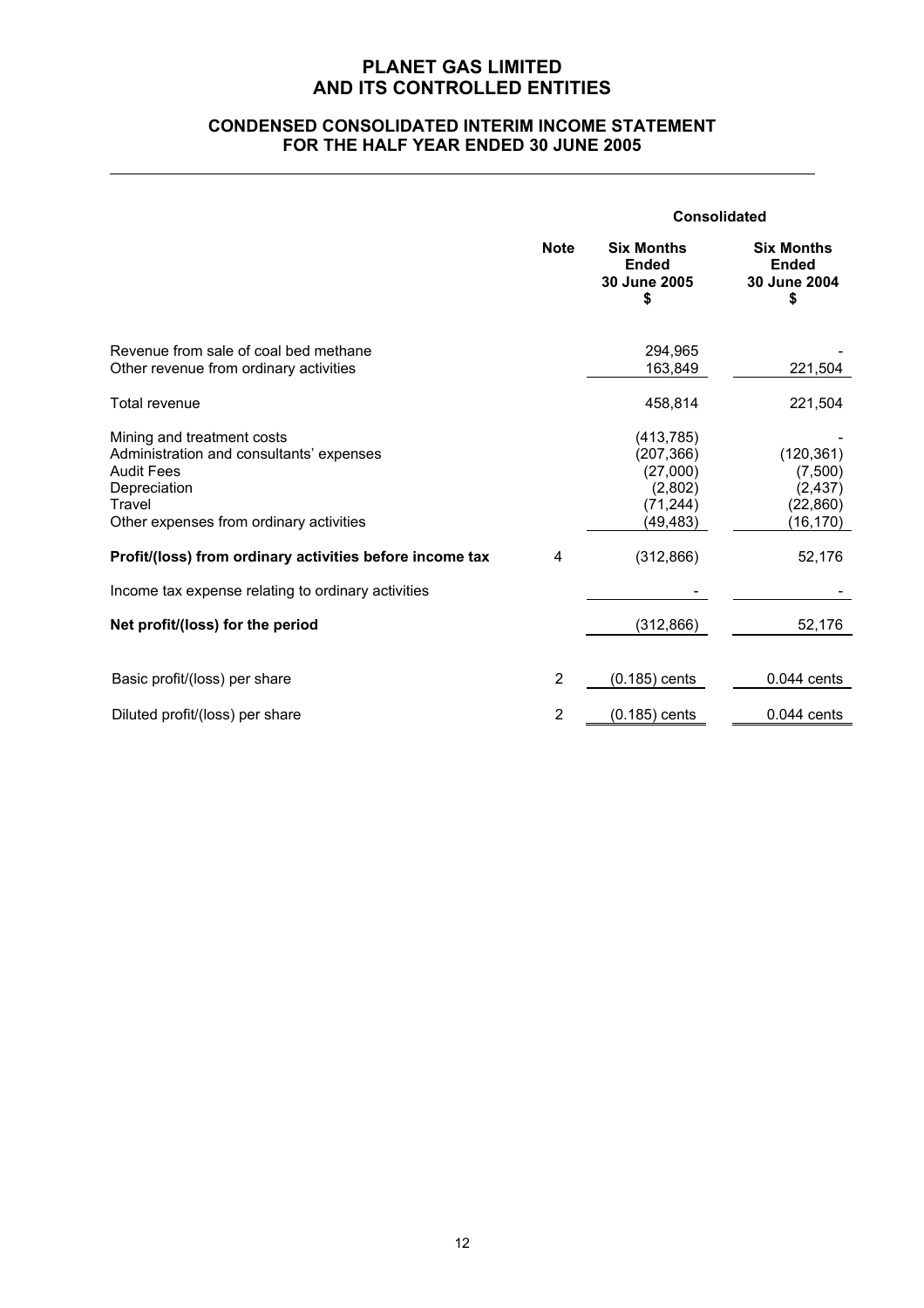### **CONDENSED CONSOLIDATED INTERIM BALANCE SHEET AS AT 30 JUNE 2005**

|                                                                                                                 |             | <b>Consolidated</b>                    |                                         |  |
|-----------------------------------------------------------------------------------------------------------------|-------------|----------------------------------------|-----------------------------------------|--|
|                                                                                                                 | <b>Note</b> | 30 June<br>2005<br>\$                  | 31 December<br>2004<br>\$               |  |
| <b>CURRENT ASSETS</b><br>Cash and cash equivalents<br>Trade and other receivables<br>Advances                   |             | 4,918,197<br>279,644<br>220,424        | 8,128,692<br>140,326                    |  |
| <b>TOTAL CURRENT ASSETS</b>                                                                                     |             | 5,418,265                              | 8,269,018                               |  |
| <b>NON-CURRENT ASSETS</b><br>Plant and equipment<br>Exploration and evaluation expenditure<br>Security deposits |             | 15,371<br>13,942,670<br>128,426        | 14,189<br>10,568,312<br>126,141         |  |
| <b>TOTAL NON-CURRENT ASSETS</b>                                                                                 |             | 14,086,467                             | 10,708,642                              |  |
| <b>TOTAL ASSETS</b>                                                                                             |             | 19,504,732                             | 18,977,660                              |  |
| <b>CURRENT LIABILITIES</b><br>Trade and other payables<br><b>TOTAL CURRENT LIABILITIES</b>                      |             | 927,571<br>927,571                     | 773,258<br>773,258                      |  |
| <b>NON-CURRENT LIABILITIES</b><br>Other                                                                         |             | 1,647,102                              | 1,173,375                               |  |
| TOTAL NON-CURRENT LIABILITIES                                                                                   |             | 1,647,102                              | 1,173,375                               |  |
| <b>TOTAL LIABILITIES</b>                                                                                        |             | 2,574,673                              | 1,946,633                               |  |
| <b>NET ASSETS</b>                                                                                               |             | 16,930,059                             | 17,031,027                              |  |
| <b>EQUITY</b><br>Issued capital<br><b>Accumulated losses</b><br>Foreign currency translation reserve            | 3<br>4      | 18,765,014<br>(961, 433)<br>(873, 522) | 18,765,014<br>(648, 567)<br>(1,085,420) |  |
| <b>TOTAL EQUITY</b>                                                                                             |             | 16,930,059                             | 17,031,027                              |  |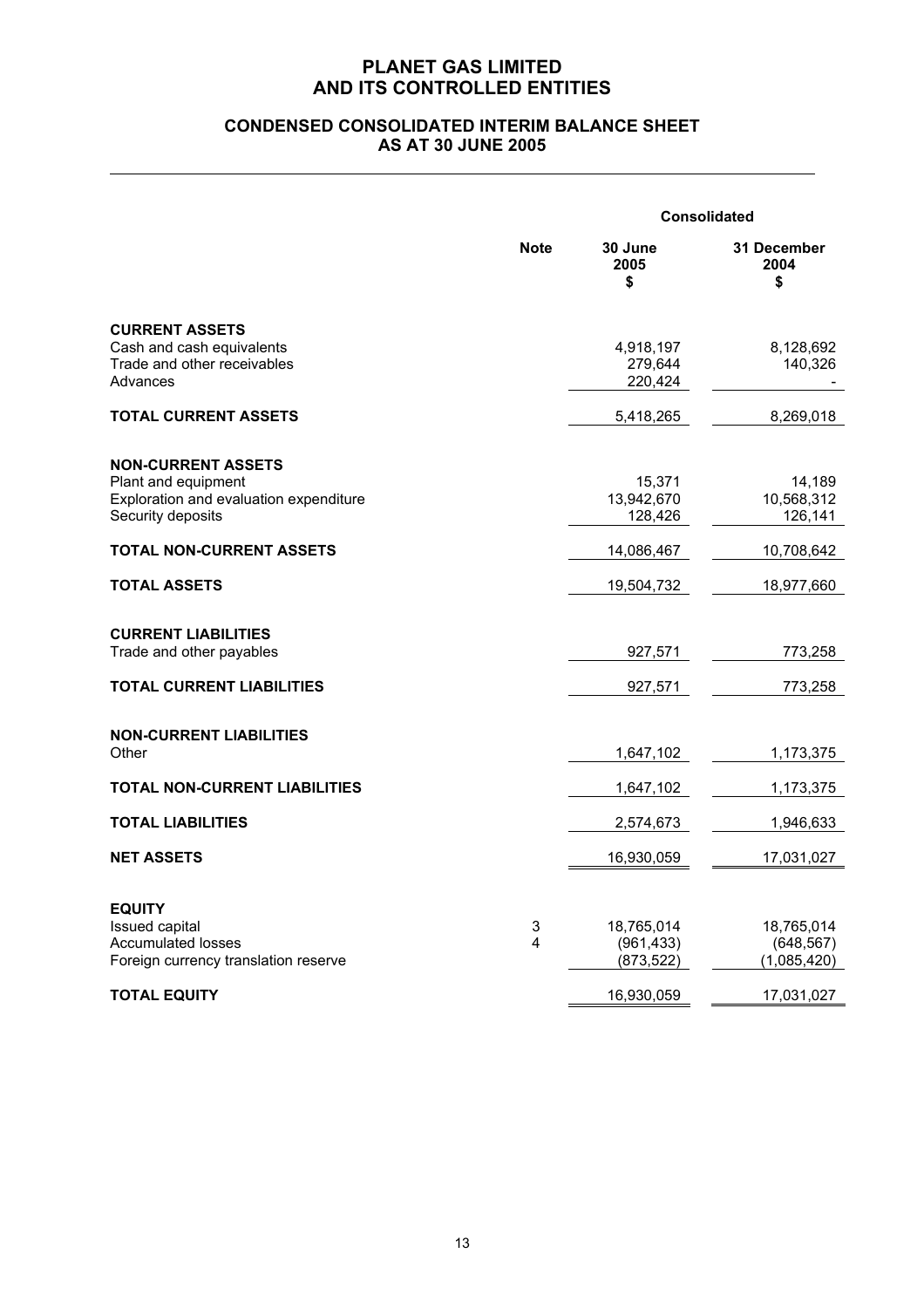### **CONDENSED CONSOLIDATED STATEMENT OF CASH FLOWS FOR THE HALF YEAR ENDED 30 JUNE 2005**

|                                                                                                                                                                       |             |                                                         | <b>Consolidated</b>                                     |  |  |
|-----------------------------------------------------------------------------------------------------------------------------------------------------------------------|-------------|---------------------------------------------------------|---------------------------------------------------------|--|--|
|                                                                                                                                                                       | <b>Note</b> | <b>Six Months</b><br><b>Ended</b><br>30 June 2005<br>\$ | <b>Six Months</b><br><b>Ended</b><br>30 June 2004<br>\$ |  |  |
| Cash flows from operating activities                                                                                                                                  |             |                                                         |                                                         |  |  |
| Cash receipts from customers<br>Cash paid to suppliers                                                                                                                |             | 264,023<br>(516, 163)                                   | (805, 560)                                              |  |  |
| Cash generated from operations                                                                                                                                        |             | (252, 140)                                              | (805, 560)                                              |  |  |
| Interest received<br>Payments for production                                                                                                                          |             | 167,138<br>(278, 242)                                   | 221,504                                                 |  |  |
| Net cash used in operating activities                                                                                                                                 |             | (363, 244)                                              | (584,056)                                               |  |  |
| Cash flows from investing activities                                                                                                                                  |             |                                                         |                                                         |  |  |
| Payments for exploration and evaluation expenditure<br>Payments for acquisitions of exploration areas<br>Payments for development<br>Payments for plant and equipment |             | (2, 162, 814)<br>(469, 602)<br>(217, 531)               | (1,320,571)<br>(3, 136)                                 |  |  |
| Net cash used in investing activities                                                                                                                                 |             | (2,849,947)                                             | (1,323,707)                                             |  |  |
| <b>Cash flows from financing activities</b>                                                                                                                           |             |                                                         |                                                         |  |  |
| Proceeds from issue of shares                                                                                                                                         |             |                                                         | 15,000,000                                              |  |  |
| Net cash provided by financing activities                                                                                                                             |             |                                                         | 15,000,000                                              |  |  |
| Net increase/(decrease) in cash and cash equivalents                                                                                                                  |             | (3,213,191)                                             | 13,092,237                                              |  |  |
| Cash and cash equivalents at 1 January                                                                                                                                |             | 8,128,692                                               | 816,322                                                 |  |  |
| Effect of exchange rate fluctuations on cash held                                                                                                                     |             | 2,696                                                   |                                                         |  |  |
| Cash at the end of the financial period                                                                                                                               |             | 4,918,197                                               | 13,908,559                                              |  |  |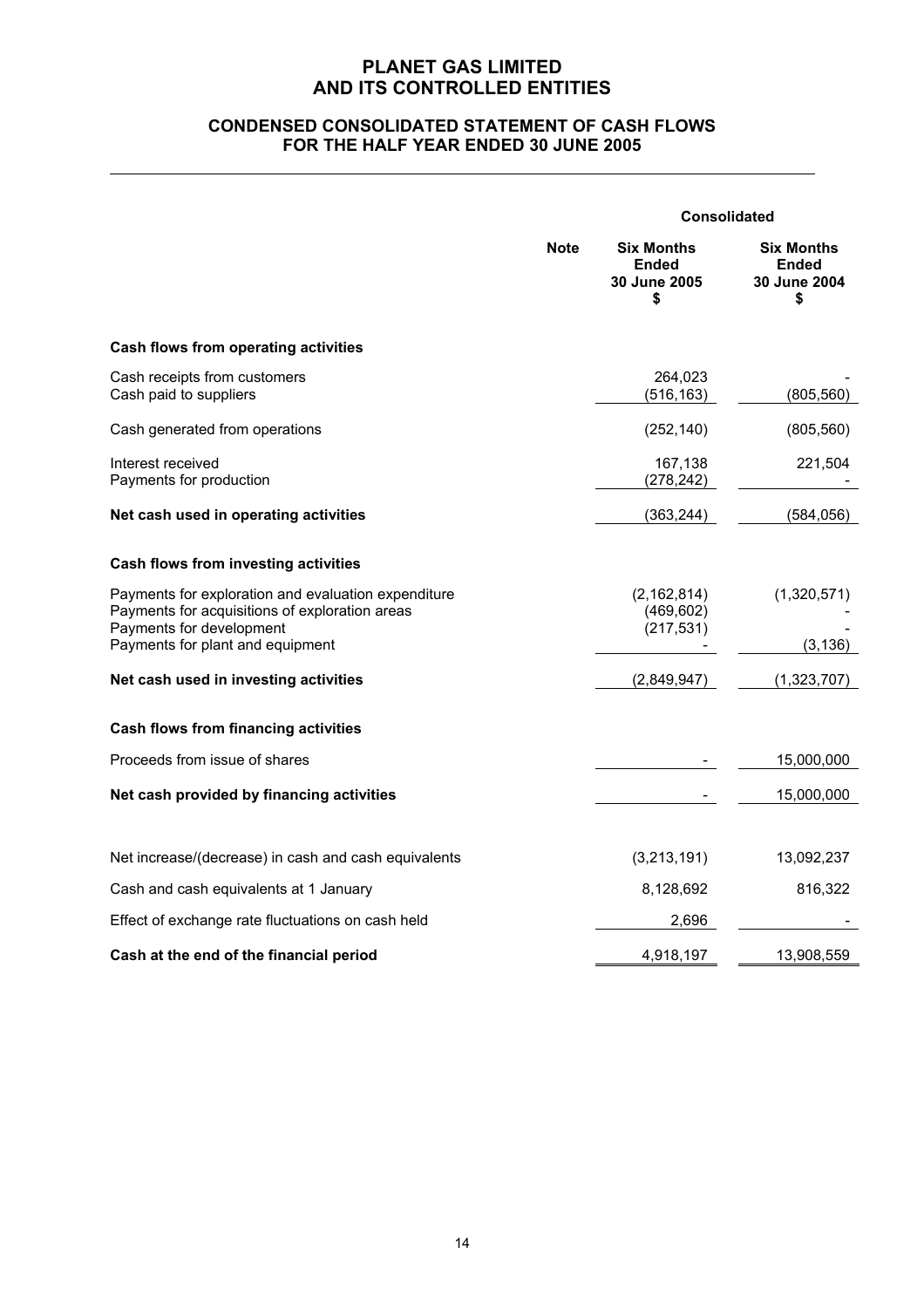### **CONDENSED CONSOLIDATED INTERIM STATEMENT OF RECOGNISED INCOME AND EXPENSE FOR THE HALF YEAR ENDED 30 JUNE 2005**

|                                                    |                                                         | <b>Consolidated</b>                                     |  |  |
|----------------------------------------------------|---------------------------------------------------------|---------------------------------------------------------|--|--|
|                                                    | <b>Six Months</b><br><b>Ended</b><br>30 June 2005<br>\$ | <b>Six Months</b><br><b>Ended</b><br>30 June 2004<br>\$ |  |  |
| Foreign exchange translation differences           | 211,898                                                 | (552,030)                                               |  |  |
| Net income recognised directly in equity           | 211,898                                                 | (552,030)                                               |  |  |
| Profit/(loss) for the period                       | (312,866)                                               | 52,176                                                  |  |  |
| Total recognised income and expense for the period | (100.968)                                               | (499.854)                                               |  |  |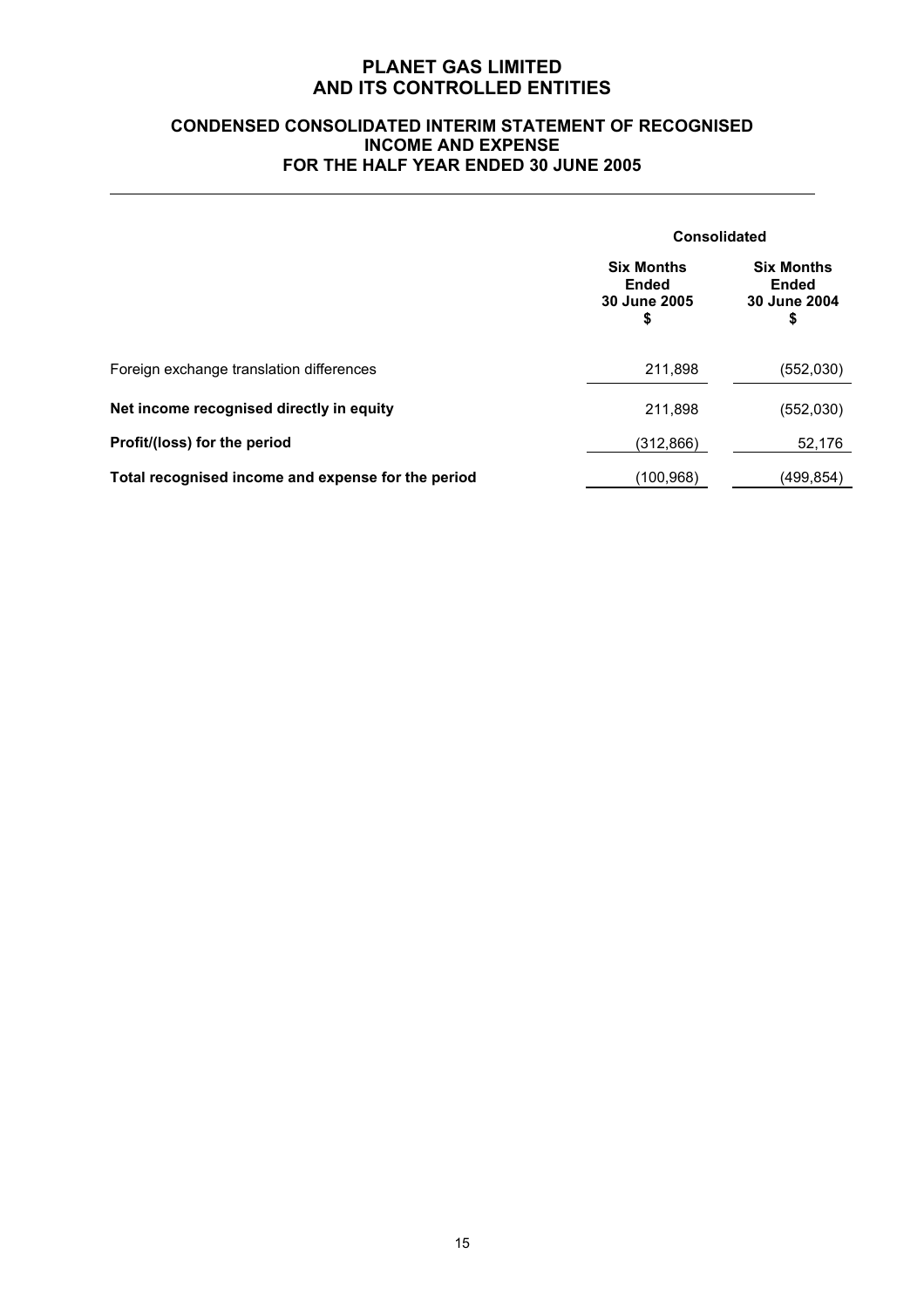### **NOTES TO THE FINANCIAL STATEMENTS FOR THE HALF YEAR ENDED 30 JUNE 2005**

#### **NOTE 1 - SIGNIFICANT ACCOUNTING POLICIES**

Planet Gas Limited (the 'Company') is a company domiciled in Australia. The consolidated financial report of the Company for the half year ended 30 June 2005 comprise the Company and its subsidiaries (together referred to as the 'consolidated entity') and the consolidated entities interest in associates and jointly controlled entities.

The financial report was authorised for issue by the directors on 13 September 2005.

#### **Statement of compliance**

The condensed consolidated interim financial report is a general purpose financial report which has been prepared in accordance with Australian Accounting Standards, Urgent Issues Group Interpretations adopted by the Australian Accounting Standards Board ('AASB') and the Corporations Act 2001.

International Financial Reporting Standards ('IFRSs') form the basis of Australian Accounting Standards adopted by the AASB, being Australian equivalents to IFRS ('AIFRS'). The financial reports of the consolidated entity comply with IFRSs and interpretations adopted by the International Accounting Standards Board.

This is the consolidated entities first financial report prepared in accordance with AIFRS and AASB 1 First Time Adoption of AIFRS has been applied. The condensed consolidated interim financial report does not include all of the information required for a full annual financial report.

The interim financial report is to be read in conjunction with the most recent annual financial report, however, the basis of their preparation is different to that of the most recent annual financial report due to the first time adoption of AIFRSs. This report must also be read in conjunction with any public announcements made by Planet Gas Limited during the half year in accordance with continuous disclosure obligations arising under the Corporations Act 2001.

An explanation of how the transition to AIFRS has affected the reported financial position and financial performance of the consolidated entity is provided in note 8.

#### **Basis of preparation**

The financial report is presented in Australian dollars.

The preparation of an interim financial report in conformity with AASB 134 Interim Financial Reporting requires management to make judgements, estimates and assumptions that affect the application of policies and reported amounts of assets and liabilities, income and expenses.

These estimates and associated assumptions are based on historical experience and various other factors that are believed to be reasonable under the circumstances, the results of which form the basis of making the judgements about carrying values of assets and liabilities that are not readily apparent from other sources. Actual results may differ from these estimates.

This condensed consolidated interim financial report has been prepared on the basis of AIFRSs in issue that are effective or available for early adoption at the consolidated entities first AIFRS annual reporting date, 31 December 2005. Based on these AIFRSs, the Board of Directors have made assumptions about the accounting policies expected to be adopted (accounting policies) when the first AIFRS annual financial report is prepared for the year ending 31 December 2005.

The Australian Accounting Standards and UIG Interpretations that will be effective or available for voluntary early adoption in the annual financial statements for the year ending 31 December 2005 are still subject to change therefore cannot be determined with certainty. Accordingly, the accounting policies for that annual period that are relevant to this interim financial information will be determined only when the first AIFRS financial statements are prepared at 31 December 2005.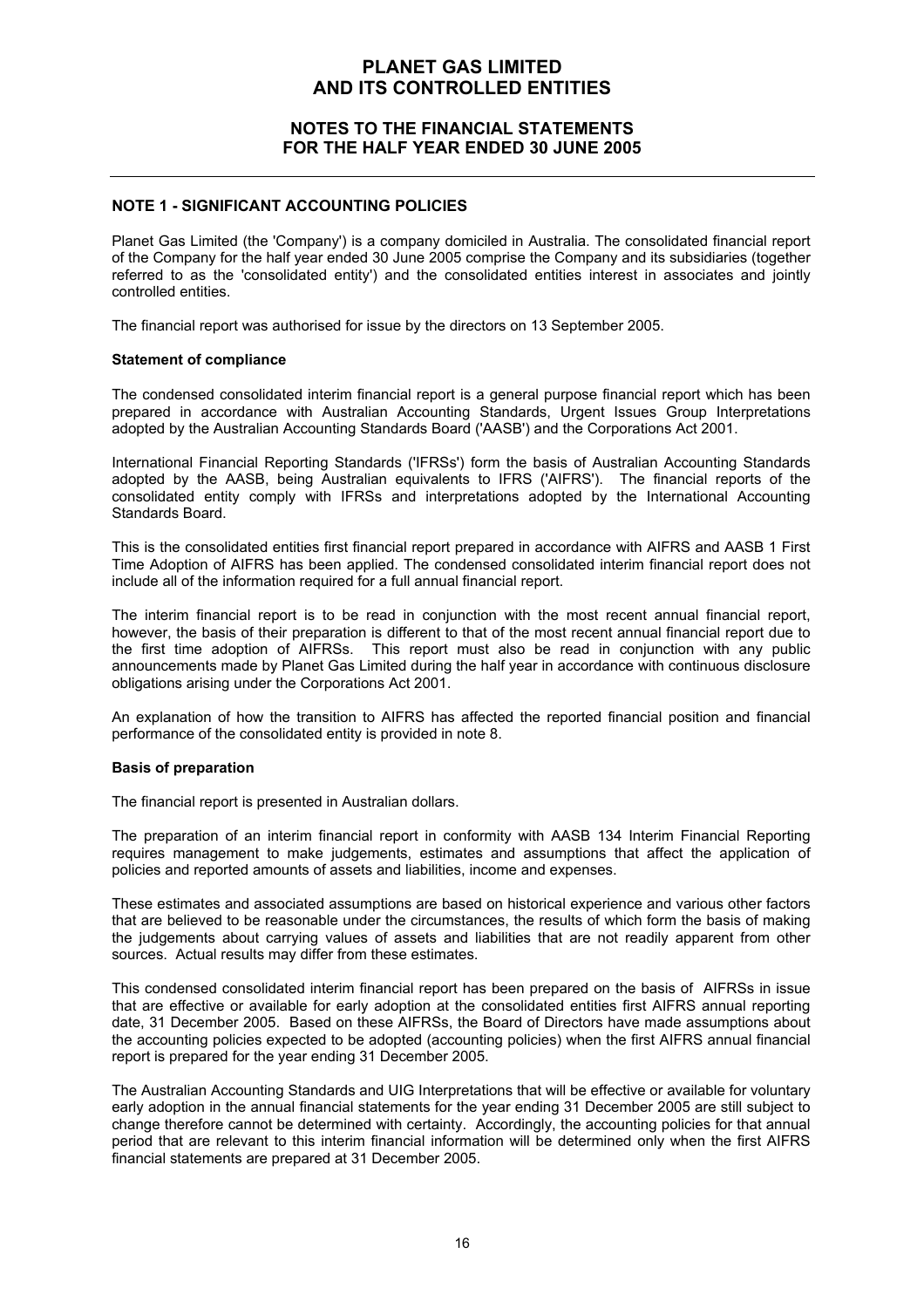The preparation of the condensed consolidated interim financial report in accordance with AASB 134 resulted in changes to the accounting policies as compared with the most recent annual financial statements prepared under previous GAAP. The accounting policies set out below have been applied consistently to all periods presented in these condensed consolidated interim financial statements. They also have been applied in preparing an opening AIFRS balance sheet at 1 January 2004 for the purposes of the transition to Australian Accounting Standards. AIFRSs, as required by AASB 1. The impact of the transition from previous GAAP to AIFRSs is set out in note 8.

The accounting policies have been consistently applied throughout this financial report.

#### **Revenue recognition**

#### *Interest revenue*

Interest revenue is recognised on an accrual basis.

#### *Sale of goods*

Revenue from the sale of goods is recognised when the consolidated entity has passed control of the goods to the buyer.

#### **Goods and services tax**

Revenues, expenses and assets are recognised net of the amount of goods and services tax (GST), except where the amount of GST incurred is not recoverable from the Australian Tax Office (ATO). In these circumstances the GST is recognised as part of the cost of acquisition of the asset or as part of an item of the expense.

Receivables and payables are stated inclusive of GST. The net amount of GST recoverable from or payable to the ATO is included as a current asset or liability in the statement of financial position.

Cash flows are included in the statement of cash flows on a gross basis. The GST components of cash flows arising from investing and financing activities which are recoverable from or payable to the ATO are classified as operating cash flows.

#### **Exploration expenditure**

Exploration, evaluation and development expenditure is accumulated in respect of each identifiable area of interest. These costs are carried forward in the statement of financial position where the right of tenure of the area of interest is current and the costs are expected to be recouped through the sale or successful development and exploitation of the area of interest, or, where exploration and evaluation activities in the area of interest are ongoing and have not yet reached a stage that permits reasonable assessment of the existence of economically recoverable reserves.

When an area of interest is abandoned or the directors decide that it is not commercial, any accumulated costs in respect of that area are written off in the financial year in which the decision is made. Each area of interest is also reviewed at the end of each financial year and accumulated costs written off to the extent that they will not be recoverable in the future.

Amortisation is not charged on costs carried forward in respect of areas of interest in the development phase until production commences. When production commences, carried forward exploration, evaluation and development costs are amortised on a units of production basis over the life of the economically recoverable reserves.

#### **Plant and equipment**

Items of plant and equipment are initially recorded at cost and are depreciated over their estimated useful lives using the declining balance method from the date of acquisition.

Office equipment is depreciated at rates between 30% and 60% per annum.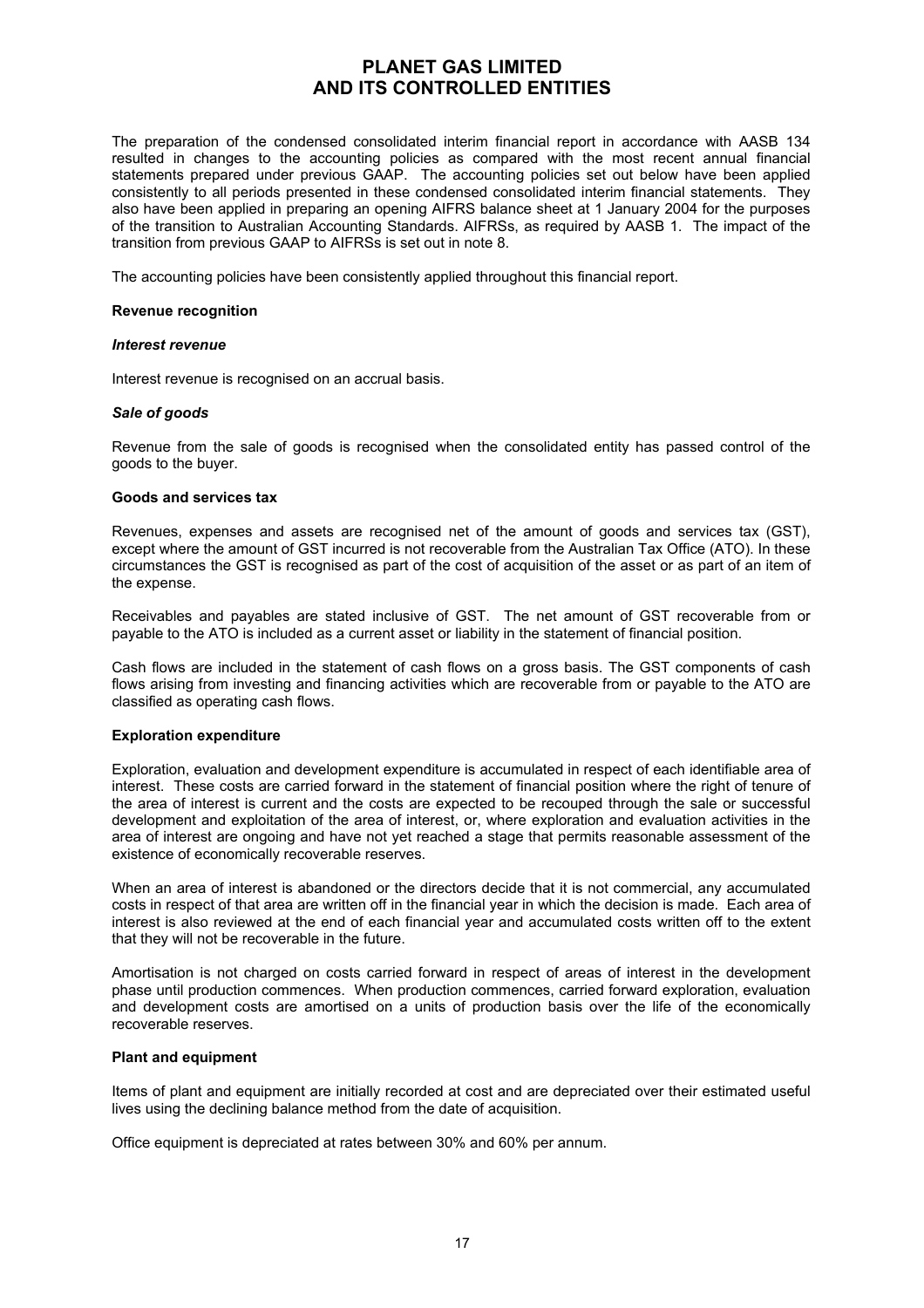#### **Accounts payable**

Liabilities are recognised for amounts to be paid in the future for goods or services received, whether or not billed to the Company. Trade accounts payable are normally settled within 60 days.

#### **Acquisition of assets**

Assets acquired are recorded at the cost of acquisition, being the purchase consideration determined as at the date of acquisition plus costs incidental to the acquisition.

#### **Financial instruments issued by the Company**

Debt and equity instruments are classified as either liabilities or equity in accordance with the substance of the contractual arrangement. Interest and dividends are classified as expenses or as distributions of profit, consistent with the statement of financial position classification of the related debt or equity instruments. Costs associated with the issue of equity of are offset against equity.

#### **Basis of consolidation**

#### **(i) Subsidiaries**

Subsidiaries are entities controlled by the Company. Control exists when the Company has the power, directly or indirectly, to govern the financial and operating policies of an entity so as to obtain benefits from its activities. In assessing control, potential voting rights that presently are exercisable or convertible are taken into account. The financial statements of subsidiaries are included in the condensed consolidated interim financial report from the date that control commences until the date that control ceases.

#### **(ii) Associates**

Associates are those entities for which the consolidated entity has significant influence, but not control, over the financial and operating policies. The condensed consolidated interim financial statements include the consolidated entity's share of the total recognised gains and losses of associates on an equity accounted basis, from the date that significant influence commences until the date that significant influence ceases. When the consolidated entity's share of losses exceeds its interest in an associate, the consolidated entity's carrying amount is reduced to nil and recognition of further losses is discontinued except to the extent that the consolidated entity has incurred legal or constructive obligations or made payments on behalf of an associate.

#### **(iii) Joint ventures**

Joint ventures are those entities over whose activities the consolidated entity has joint control, established by contractual agreement.

#### **Transactions eliminated on consolidation**

Intragroup balances, and any unrealised gains and losses or income and expenses arising from intragroup transactions, are eliminated in preparing the condensed consolidated interim financial statements.

Unrealised gains arising from transactions with associates and jointly controlled entities are eliminated to the extent of the consolidated entity's interest in the entity with adjustments made to the 'Investment in associates' and 'Share of associates net profits' accounts.

Unrealised losses are eliminated in the same way as unrealised gains, but only to the extent that there is no evidence of impairment.

Gains and losses are recognised as the contributed assets are consumed or sold by the associates and jointly controlled entities or, if not consumed or sold by the associate or jointly controlled entity, when the consolidated entity's interest in such entities is disposed of.

#### **Recoverable amount of non-current assets**

Non-current assets and disposal groups held for sale are stated at the lower of carrying amount and fair value less costs to sell.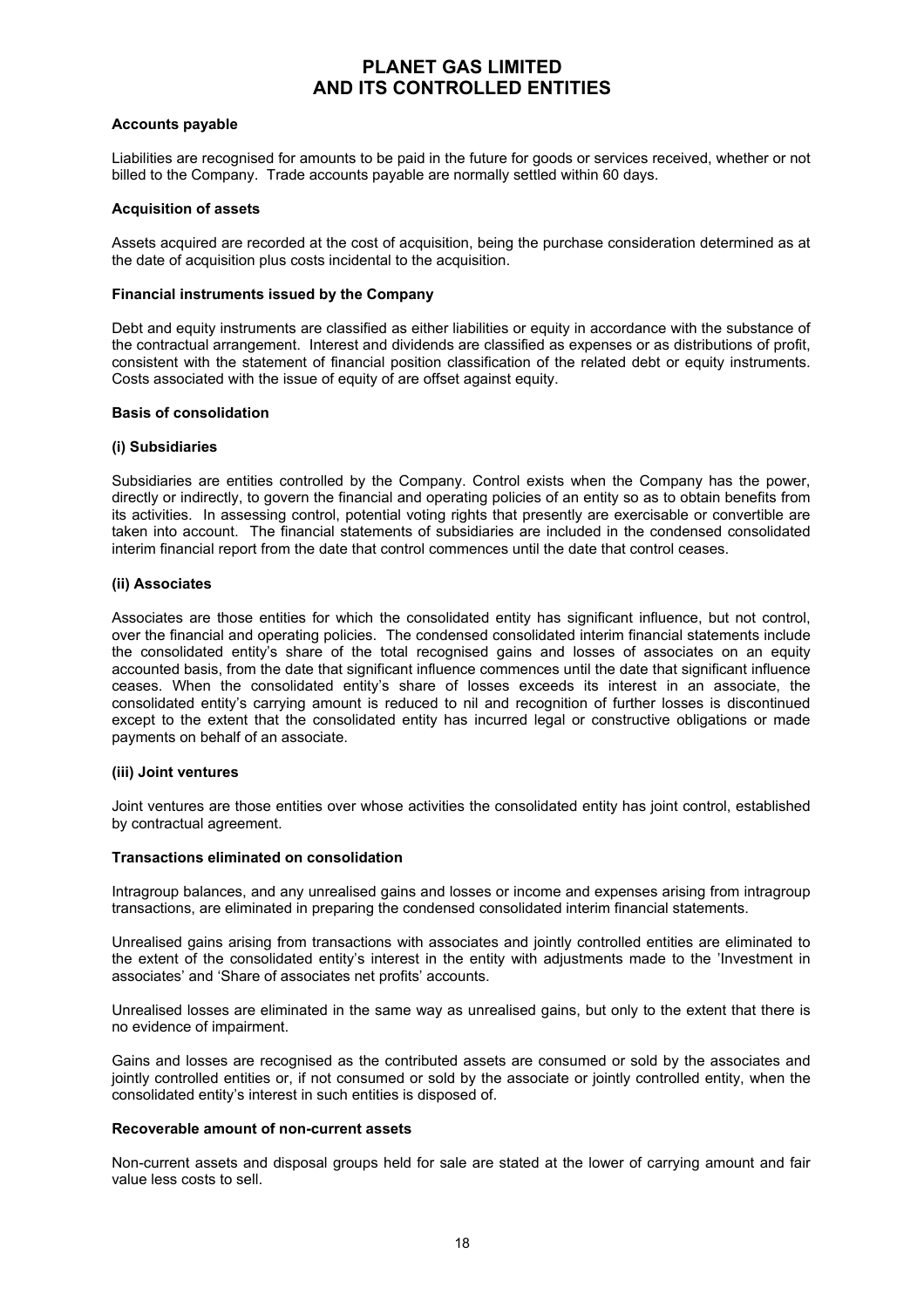#### **Foreign currency transactions**

Transactions in foreign currencies are translated at the foreign exchange rate ruling at the date of the transaction. Monetary assets and liabilities denominated in foreign currencies at the balance sheet date are translated to Australian dollars at the foreign exchange rate ruling at that date. Foreign exchange differences arising on translation are recognised in the income statement. Non-monetary assets and liabilities that are measured in terms of historical cost in a foreign currency are translated using the exchange rate at the date of the transaction. Non-monetary assets and liabilities denominated in foreign currencies that are stated at fair value are translated to Australian dollars at foreign exchange rates ruling at the dates the fair value was determined.

#### **Financial statements of foreign operations**

Following the adoption of AIFRS the functional currency of the Company's wholly owned entities incorporated in the United States has changed from Australian dollars to United States dollars.

The assets and liabilities of these entities are translated to Australian dollars at foreign exchange rates ruling at the balance sheet date. The revenues and expenses of foreign operations are translated to Australian dollars at rates approximating the foreign exchange rates ruling at the dates of the transactions. Foreign exchange differences arising on retranslation are recognised directly in foreign currency translation reserve, a separate component of equity. At the transition date to AIFRS on 1 January 2004, no foreign entities were in existence, hence no translation difference existed at transition.

Any references to functional currency, unless otherwise stated, are to the functional currency of the Company and consolidated entity, Australian dollars. The effects of the translation differences can be seen in note 8.

#### **Income tax**

Income tax on the income statement for the periods presented comprises current and deferred tax. Income tax is recognised in the income statement except to the extent that it relates to items recognised directly in equity, in which case it is recognised in equity.

Current tax is the expected tax payable on the taxable income for the year, using tax rates enacted or substantially enacted at the balance sheet date, and any adjustment to tax payable in respect of previous years.

Deferred tax is provided using the balance sheet liability method, providing for temporary differences between the carrying amounts of assets and liabilities for financial reporting purposes and the amounts used for taxation purposes. The following temporary differences are not provided for: goodwill not deductible for tax purposes, the initial recognition of assets or liabilities that affect neither accounting nor taxable profit, and differences relating to investments in subsidiaries to the extent that they will probably not reverse in the foreseeable future. The amount of deferred tax provided is based on the expected manner of realisation or settlement of the carrying amount of assets and liabilities, using tax rates enacted or substantively enacted at the balance sheet date.

A deferred tax asset is recognised only to the extent that it is probable that future taxable profits will be available against which the asset can be utilised. Deferred tax assets are reduced to the extent that it is no longer probable that the related tax benefit will be realised.

Additional income taxes that arise from the distribution of dividends are recognised at the same time as the liability to pay the related dividend.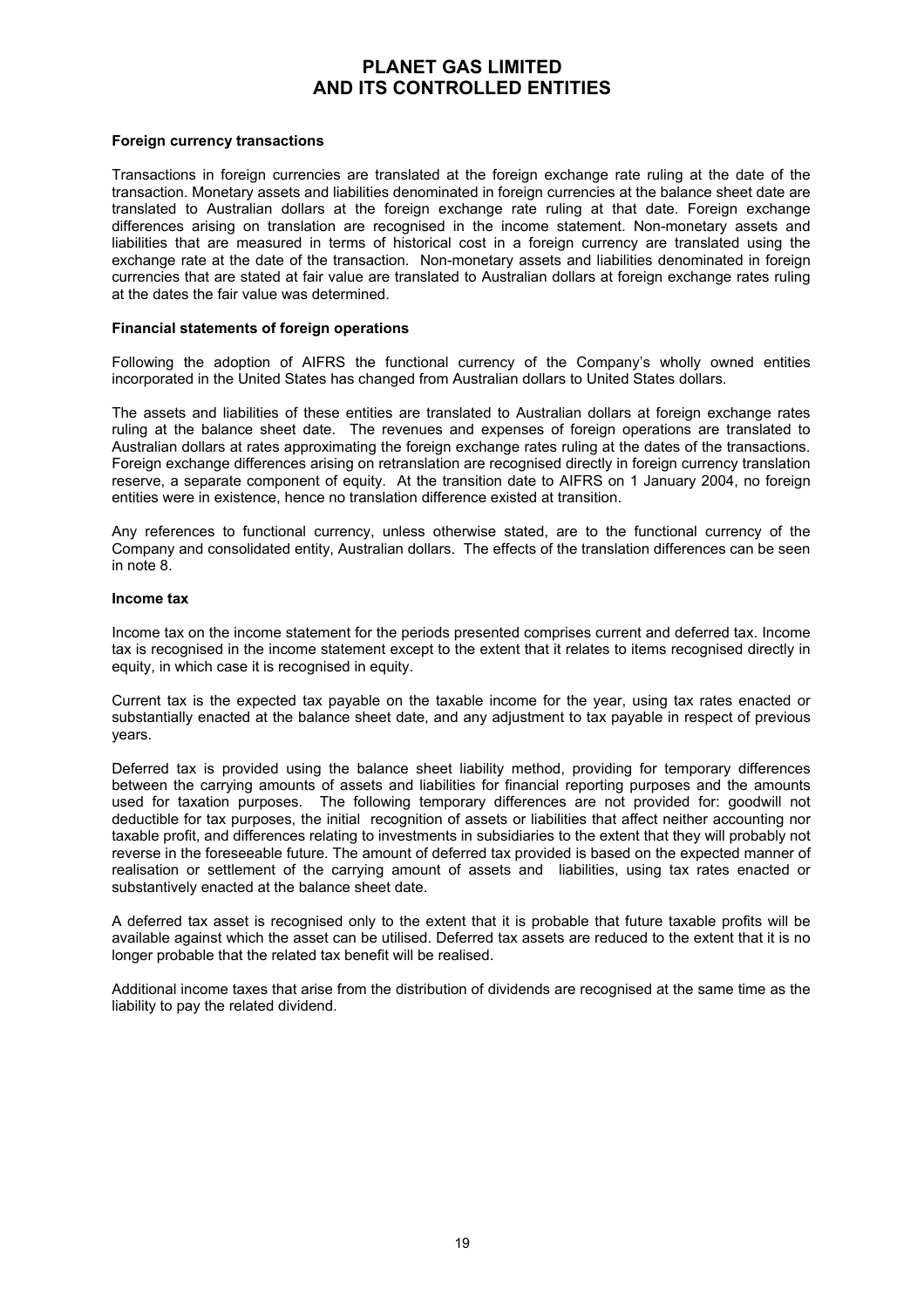|                                                                                                          | <b>Consolidated</b>   |                       |  |
|----------------------------------------------------------------------------------------------------------|-----------------------|-----------------------|--|
|                                                                                                          | 30 June<br>2005<br>\$ | 30 June<br>2004<br>\$ |  |
| NOTE 2 - PROFIT/(LOSS) PER SHARE                                                                         |                       |                       |  |
| Basic earnings/(loss) per share has been calculated using:                                               |                       |                       |  |
| Net profit/(loss) for the half year                                                                      | (312,866)             | 52,176                |  |
| Weighted average number of ordinary shares                                                               | 168,800,005           | 119,669,172           |  |
| There are no 'potential' dilutive ordinary shares.                                                       |                       |                       |  |
| <b>NOTE 3 - ISSUED CAPITAL</b>                                                                           |                       |                       |  |
| Fully paid ordinary shares<br>168,800,005 (31 December 2004 - 168,800,005) fully<br>paid ordinary shares | 18,765,014            | 18,765,014            |  |
|                                                                                                          |                       |                       |  |

Fully paid ordinary shares carry one vote per share and carry the right to dividends.

|                                                                | <b>Consolidated</b>                              |                                                  |  |  |
|----------------------------------------------------------------|--------------------------------------------------|--------------------------------------------------|--|--|
|                                                                | <b>Six Months</b><br>Ended<br>30 June 2005<br>\$ | <b>Six Months</b><br>Ended<br>30 June 2004<br>\$ |  |  |
| <b>NOTE 4 - ACCUMULATED LOSSES</b>                             |                                                  |                                                  |  |  |
| Retained losses at the beginning of the half year              | (648, 567)                                       | (630, 863)                                       |  |  |
| Net profit/(loss) attributable to members of the parent entity | (312, 866)                                       | 52,176                                           |  |  |
|                                                                |                                                  |                                                  |  |  |
| Accumulated losses at the end of the half year                 | (961,433)                                        | (578,687)                                        |  |  |

#### **NOTE 5 - COMMITMENTS & CONTINGENCIES**

#### **Kennedy Oil**

In June 2003, the consolidated entity entered into a farmout agreement with Kennedy Oil of Wyoming, USA whereby Kennedy Oil committed to sole fund twelve wells within the consolidated entity's eastern Powder River Basin acreage in return for a 50% - 60% working interest depending on the location. Prior to capital payback, the consolidated entity will receive a 1.5% gross royalty. Kennedy Oil has completed its drilling program with 12 wells as future production wells. The consolidated entity holds a 40% free-carried interest in these wells.

#### **Lynch Mining Pty Limited**

In December 2003 the Company entered into a Heads of Agreement with Lynch Mining Pty Ltd ('Lynch Mining'). The Company assumed all of the administrative obligations and expenses under the applications for Exploration Licences 4368 and 4369 in the Otway Basin. This included the negotiation with the Native Title Claimants. This negotiation is continuing.

Upon granting of the Exploration Licences, the Company will reimburse Lynch Mining \$100,000 in exchange for a transfer of the Exploration Licences.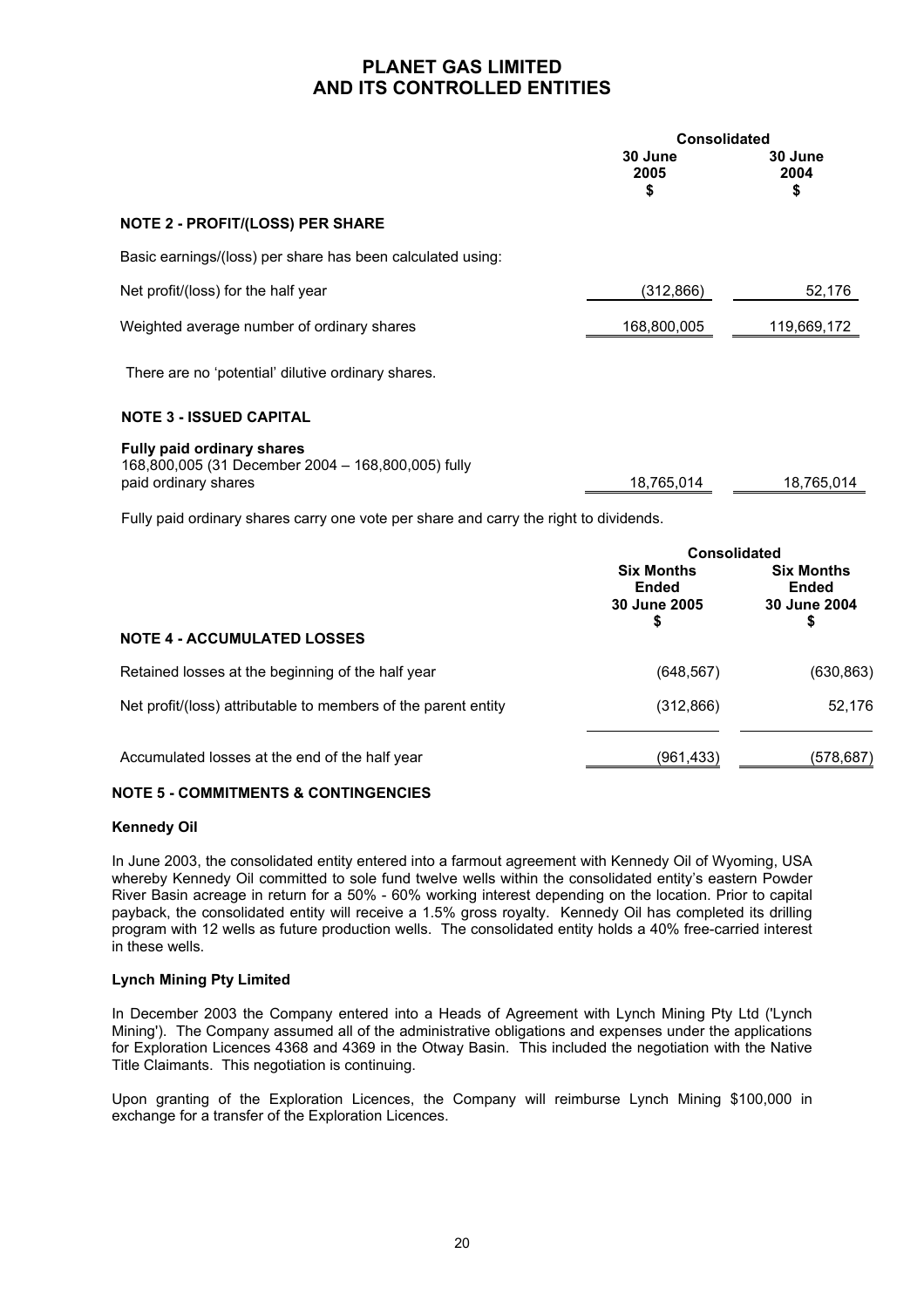#### **NOTE 5 - COMMITMENTS & CONTINGENCIES (Con't)**

#### **Western Gas Resources Inc**

Western Gas Resources Inc ('Western Gas') is manager of 8 wells in one Section at the consolidated entity's Esponda Project in the Powder River Basin. The consolidated entity reimburses Western Gas for its 25% working interest in this Section. The 8 wells have been completed and a production permitting application process begun.

#### **NOTE 6 - FINANCIAL REPORTING BY SEGMENTS**

The consolidated entity operates wholly within the mining industry in Australia and the United States.

| <b>Geographical Segments</b>                              | <b>Australia</b> | <b>United</b><br><b>States</b> | <b>Consolidated</b><br><b>Total</b> |
|-----------------------------------------------------------|------------------|--------------------------------|-------------------------------------|
| 30 June 2005                                              | \$               | \$                             | \$                                  |
| <b>Revenue</b>                                            |                  |                                |                                     |
| External segment revenue<br>Unallocated revenue           |                  | 294,965                        | 294,965<br>163,849                  |
| <b>Total revenue</b>                                      |                  |                                | 458,814                             |
| <b>Result</b>                                             |                  |                                |                                     |
| Segment result<br>Tax expense                             |                  | (39, 614)                      | (39, 614)                           |
| Unallocated corporate expenses                            |                  |                                | (273, 252)                          |
| <b>Net loss</b>                                           |                  |                                | (312, 866)                          |
| 30 June 2004                                              |                  |                                |                                     |
| <b>Revenue</b>                                            |                  |                                |                                     |
| External segment revenue<br>Unallocated revenue           |                  |                                | 221,504                             |
| <b>Total revenue</b>                                      |                  |                                | 221,504                             |
| <b>Result</b>                                             |                  |                                |                                     |
| Segment result                                            |                  |                                |                                     |
| Tax expense<br>Unallocated corporate revenue and expenses |                  |                                | 52,176                              |
| <b>Net profit</b>                                         |                  |                                | 52,176                              |

Division of the consolidated entities results and assets into geographical segments has been ascertained by direct identification of assets and revenue cost centres. There are no intersegment revenue transactions and the major product is coal bed methane.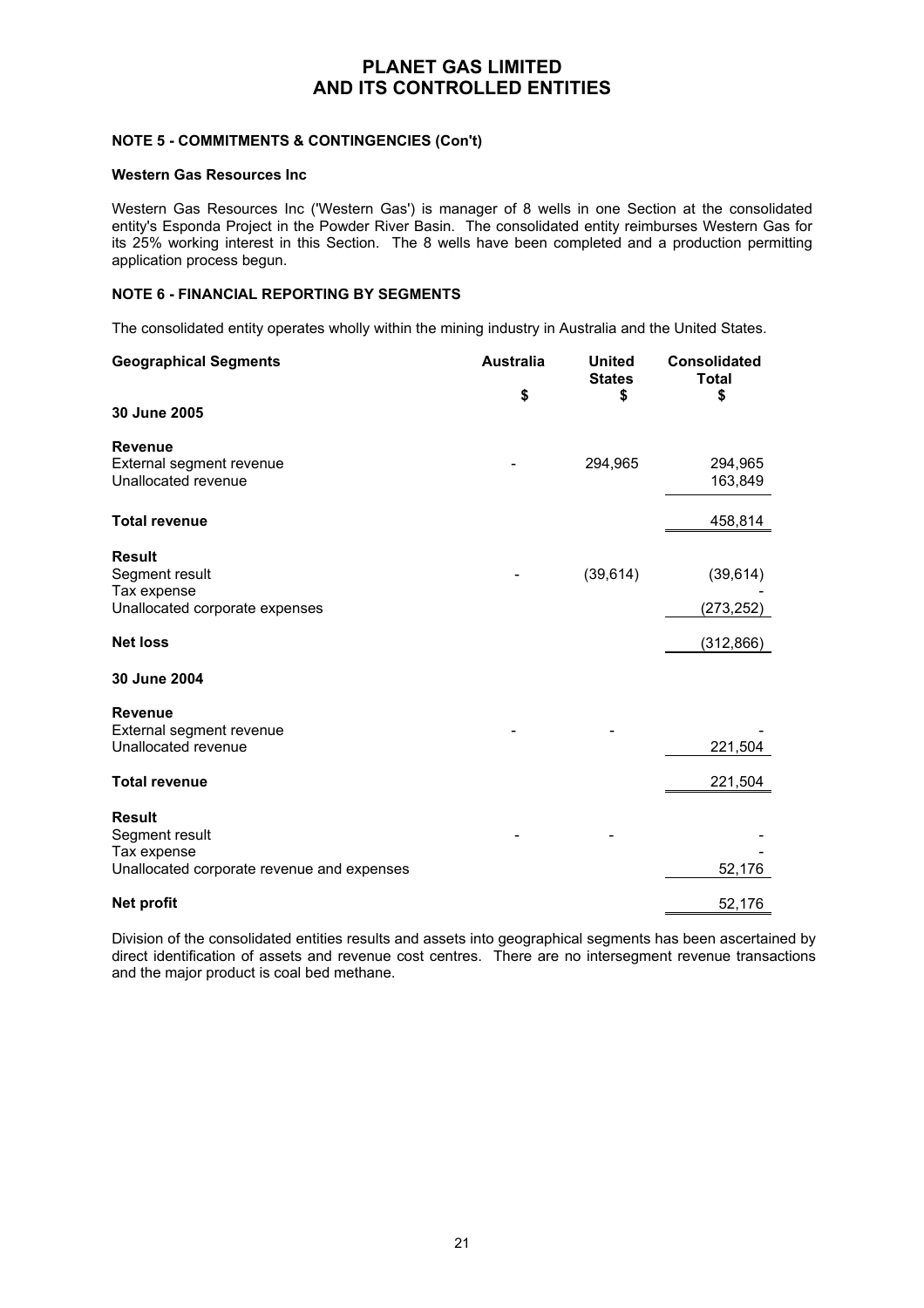#### **NOTE 7 - CONTROLLED ENTITIES**

*Parent Entity*  Planet Gas Limited, a listed public company, incorporated in Australia.

*Wholly-Owned Controlled Entities*  Davidson Prospecting Pty Limited, incorporated in Australia. Greenpower Energy Pty Limited, incorporated in Australia. Sawells Pty Limited, incorporated in Australia. Pauper's Dream Company, incorporated in the United States of America. Planet Gas Properties LLC, incorporated in the United States of America. Planet Gas Resources LLC, incorporated in the United States of America.

### **NOTE 8 - EXPLANATION OF THE TRANSITION TO AIFRS**

As stated in note 1 these are the consolidated entity's first condensed consolidated interim financial statements for part of the period covered by the first AIFRS annual consolidated financial statements prepared in accordance with Australian Accounting Standards – AIFRSs.

The accounting policies in note 1 have been applied in preparing the condensed consolidated interim financial statements for the six months ended 30 June 2005, the comparative information for the six months ended 30 June 2004, the financial statements for the year ended 31 December 2004 and the preparation of an opening AIFRS balance sheet at 1 January 2004 (the consolidated entity's date of transition).

In preparing its opening AIFRS balance sheet, comparative information for the six months ended 30 June 2004 and financial statements for the year ended 31 December 2004, the consolidated entity has adjusted amounts reported previously in financial statements prepared in accordance with its old basis of accounting (previous GAAP).

An explanation of how the transition from previous GAAP to AIFRSs has affected the consolidated entity's financial position, financial performance and cash flows is set out in the following tables.

Following the adoption of AIFRS the functional currency of the Company's wholly owned entities incorporated in the United States has changed from Australian dollars to United States dollars.

The assets and liabilities of these entities are translated to Australian dollars at foreign exchange rates ruling at the balance sheet date. The revenues and expenses of foreign operations are translated to Australian dollars at rates approximating the foreign exchange rates ruling at the dates of the transactions. Foreign exchange differences arising on retranslation are recognised directly in foreign currency translation reserve, a separate component of equity. At the transition date to AIFRS on 1 January 2004, no foreign entities were in existence, hence no translation difference existed at transition.

The transition to AIFRS has resulted in no other material impact to the consolidated entity's financial statements.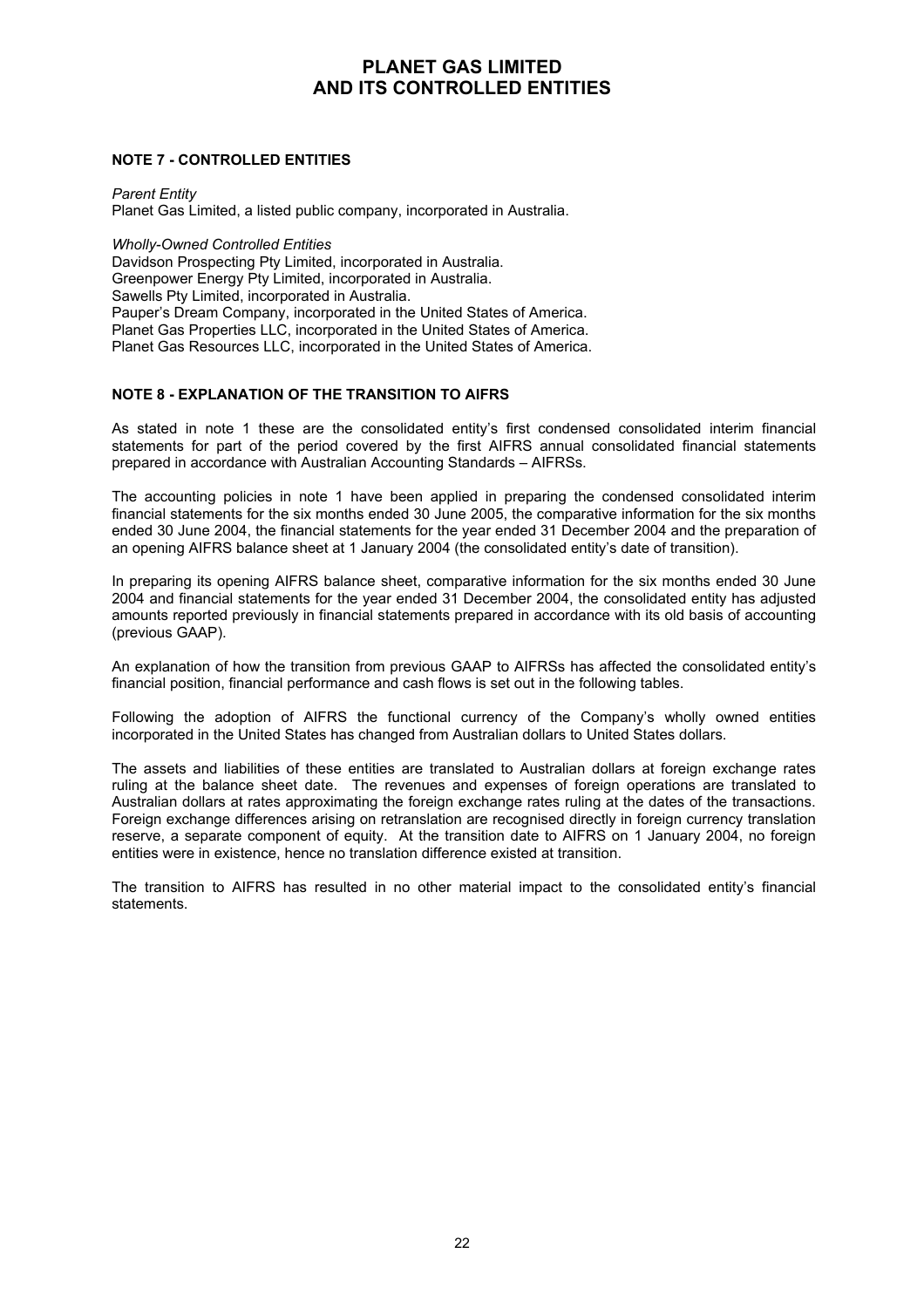### **NOTE 8 - EXPLANATION OF THE TRANSITION TO AIFRS (Cont'd)**

|                                        | 1 January 2004 |                   |              | 30 June 2004 |                          |              | 31 December 2004 |                   |              |
|----------------------------------------|----------------|-------------------|--------------|--------------|--------------------------|--------------|------------------|-------------------|--------------|
|                                        | <b>AGAAP</b>   | <b>Transition</b> | <b>AIFRS</b> | <b>AGAAP</b> | <b>Transition</b>        | <b>AIFRS</b> | <b>AGAAP</b>     | <b>Transition</b> | <b>AIFRS</b> |
|                                        | \$             | Impact            | \$           | \$           | Impact                   | \$           | \$               | Impact            | \$           |
| <b>CURRENT ASSETS</b>                  |                |                   |              |              |                          |              |                  |                   |              |
| Cash and cash equivalents              | 816,322        |                   | 816,322      | 13,908,559   |                          | 13,908,559   | 8,128,692        |                   | 8,128,692    |
| Trade and other receivables            | 21,254         |                   | 21,254       | 36,283       |                          | 36,283       | 140,370          | (44)              | 140,326      |
|                                        |                |                   |              |              |                          |              |                  |                   |              |
| <b>TOTAL CURRENT ASSETS</b>            | 837,576        |                   | 837,576      | 13,944,842   |                          | 13,944,842   | 8,269,062        | (44)              | 8,269,018    |
| <b>NON-CURRENT ASSETS</b>              |                |                   |              |              |                          |              |                  |                   |              |
| Plant and equipment                    | 6,915          |                   | 6,915        | 7,614        |                          | 7,614        | 14,188           |                   | 14,188       |
| Exploration and evaluation expenditure | 2,491,482      |                   | 2,491,482    | 4,203,766    | (552, 391)               | 3,651,375    | 11,641,542       | (1,073,230)       | 10,568,312   |
| Other                                  | 20,000         |                   | 20,000       | 128,288      | 361                      | 128,648      | 138,288          | (12, 146)         | 126,142      |
|                                        |                |                   |              |              |                          |              |                  |                   |              |
| <b>TOTAL NON-CURRENT ASSETS</b>        | 2,518,397      |                   | 2,518,397    | 4,339,668    | (552,030)                | 3,787,637    | 11,794,018       | (1,085,376)       | 10,708,642   |
| <b>TOTAL ASSETS</b>                    | 3,355,973      |                   | 3,355,973    | 18,284,510   | (552,030)                | 17,732,479   | 20,063,080       | (1,085,420)       | 18,977,660   |
| <b>CURRENT LIABILITIES</b>             |                |                   |              |              |                          |              |                  |                   |              |
| Trade and other payables               | 164,782        |                   | 164,782      | 98,183       |                          | 98,183       | 773,258          |                   | 773,258      |
| Other                                  | 2,500,000      |                   | 2,500,000    |              |                          |              |                  |                   |              |
|                                        |                |                   |              |              |                          |              |                  |                   |              |
| <b>TOTAL CURRENT LIABILITIES</b>       | 2,664,782      |                   | 2,664,782    | 98,183       |                          | 98,183       | 773,258          |                   | 773,258      |
| <b>NON-CURRENT LIABILITIES</b>         |                |                   |              |              |                          |              |                  |                   |              |
| Loans                                  |                |                   |              |              |                          |              | 1,173,375        |                   | 1,173,375    |
|                                        |                |                   |              |              |                          |              |                  |                   |              |
| <b>TOTAL NON-CURRENT LIABILITIES</b>   |                |                   |              |              | $\overline{\phantom{a}}$ |              | 1,173,375        | $\sim$            | 1,173,375    |
| <b>TOTAL LIABILITIES</b>               | 2,664,782      |                   | 2,664,782    | 98,183       |                          | 98,183       | 1,946,633        |                   | 1,946,633    |
|                                        |                |                   |              |              |                          |              |                  |                   |              |
| <b>NET ASSETS</b>                      | 691,191        |                   | 691,191      | 18,186,327   | (552,030)                | 17,634,296   | 18,116,447       | (1,085,420)       | 17,031,027   |
| <b>EQUITY</b>                          |                |                   |              |              |                          |              |                  |                   |              |
| Issued capital                         | 1,322,054      |                   | 1,322,054    | 18,765,014   |                          | 18,765,014   | 18,765,014       |                   | 18,765,014   |
| Foreign currency translation reserve   |                |                   |              |              |                          | (552,030)    |                  |                   | (1,085,420)  |
| <b>Accumulated losses</b>              | (630, 863)     | $\blacksquare$    | (630, 863)   | (578, 687)   | (552,030)                | (578, 687)   | (648, 567)       | (1,085,420)       | (648, 567)   |
|                                        |                |                   |              |              |                          |              |                  |                   |              |
| <b>TOTAL EQUITY</b>                    | 691,191        |                   | 691,191      | 18,186,327   | (552,030)                | 17,634,297   | 18,116,447       | (1,085,420)       | 17,031,027   |
|                                        |                |                   |              |              |                          |              |                  |                   |              |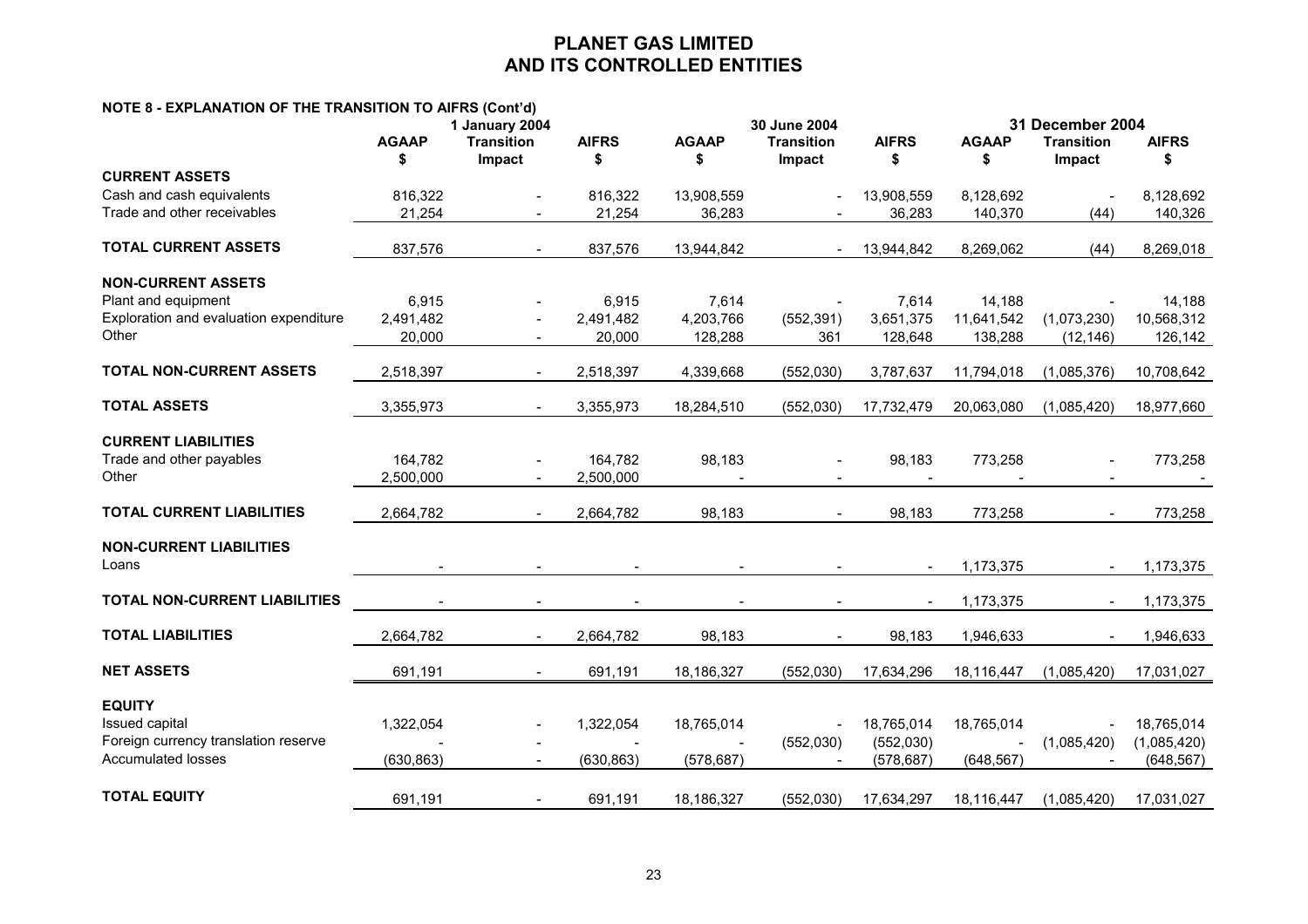#### **DIRECTORS' DECLARATION**

In the opinion of the Directors of Planet Gas Limited:

- 1. the financial statements and notes set out on pages 12 to 23, are in accordance with the Corporations Act 2001 including:
	- a) giving a true and fair view of the financial position of the consolidated entity as at 30 June 2005 and of its performance, as represented by the results of its operations and cash flows for the half year ended on that date; and
	- b) complying with Australian Accounting Standard *AASB 134 Interim Financial Reporting* and the Corporations Regulations 2001; and
- 2. there are reasonable grounds to believe that the Company will be able to pay its debts as and when they become due and payable.

Dated at Sydney this 13th day of September 2005 Signed in accordance with a resolution of the directors:

Norman A. Seckold **Peter J. Nightingale Director Director**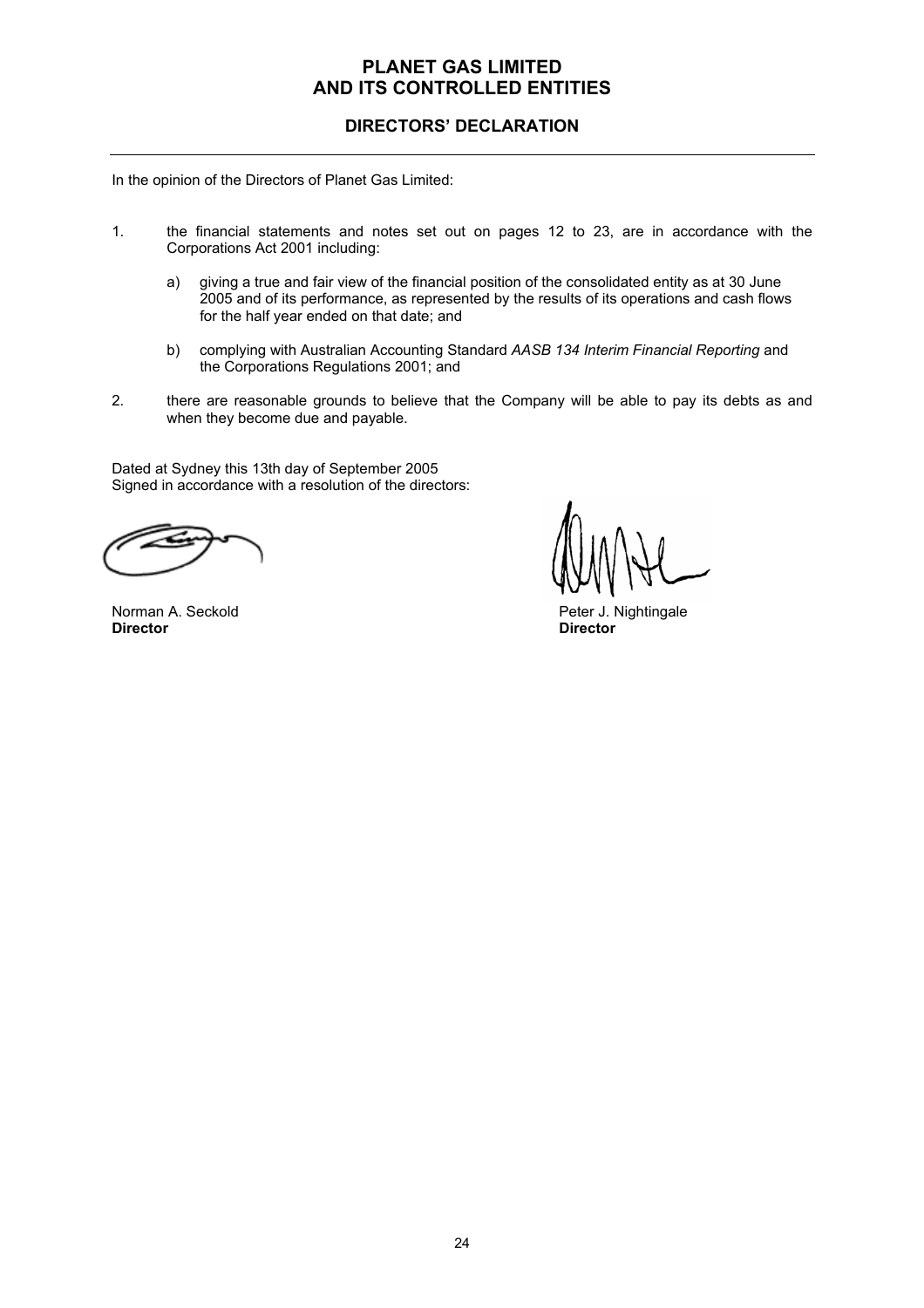

#### **Independent review report to the members of Planet Gas Limited**

#### **Scope**

#### *The financial report and director's responsibility*

The financial report comprises the condensed consolidated interim statements of income, balance sheet, changes in recognised income and expense, cash flows, accompanying notes 1 to 8 to the financial statements, and the director's declaration set out on pages 12 to 24 for the Planet Gas Limited consolidated entity ("the consolidated entity"), for the half year ended 30 June 2005. The consolidated entity comprises Planet Gas Limited ("the company") and the entities it controlled during that half year.

The directors of the consolidated entity are responsible for the preparation and true and fair presentation of the financial report in accordance with the Corporations Act 2001. This includes responsibility for the maintenance of adequate accounting records and internal controls that are designed to prevent and detect fraud and error, and for the accounting policies and accounting estimates inherent in the financial report. The directors are also responsible for preparing the relevant reconciling information regarding adjustments required under the Australian Accounting Standard AASB 1 *First-Time Adoption of Australian equivalents to International Financial Reporting Standards*.

#### *Review approach*

We conducted an independent review in order for the consolidated entity to lodge the financial report with the Australian Securities and Investments Commission. Our review was conducted in accordance with Australian Auditing Standards applicable to review engagements.

We performed procedures in order to state whether on the basis of the procedures described anything has come to our attention that would indicate the financial report does not present fairly, in accordance with the Corporations Act 2001, Australian Accounting Standard AASB 134 *Interim Financial Reporting* and other mandatory financial reporting requirements in Australia, a view which is consistent with our understanding of the consolidated entity's financial position, and of its performance as represented by the results of its operations and cash flows.

We formed our statement on the basis of the review procedures performed, which were limited primarily to:

- enquiries of consolidated entity personnel; and
- analytical procedures applied to the financial data.

While we considered the effectiveness of management's internal controls over financial reporting when determining the nature and extent of our procedures, our review was not designed to provide assurance on internal controls.

The procedures do not provide all the evidence that would be required in an audit, thus the level of assurance is less than given in an audit. We have not performed an audit and, accordingly, we do not express an audit opinion.

A review cannot guarantee that all material misstatements have been detected.

#### **Statement**

Based on our review, which is not an audit, we have not become aware of any matter that makes us believe the half year financial report of Planet Gas Limited is not in accordance with:

- (a) the Corporations Act 2001, including:
	- (i) giving a true and fair view of the consolidated entity's financial position as at 30 June 2005 and of its performance for the half year ended on that date; and
	- (ii) complying with Australian Accounting Standard AASB 134 *Interim Financial Reporting* and the Corporations Regulations 2001;
- (b) other mandatory financial reporting requirements in Australia.

13 September 2005

**KPMG** S.J. Board **Partner Partner Partner**